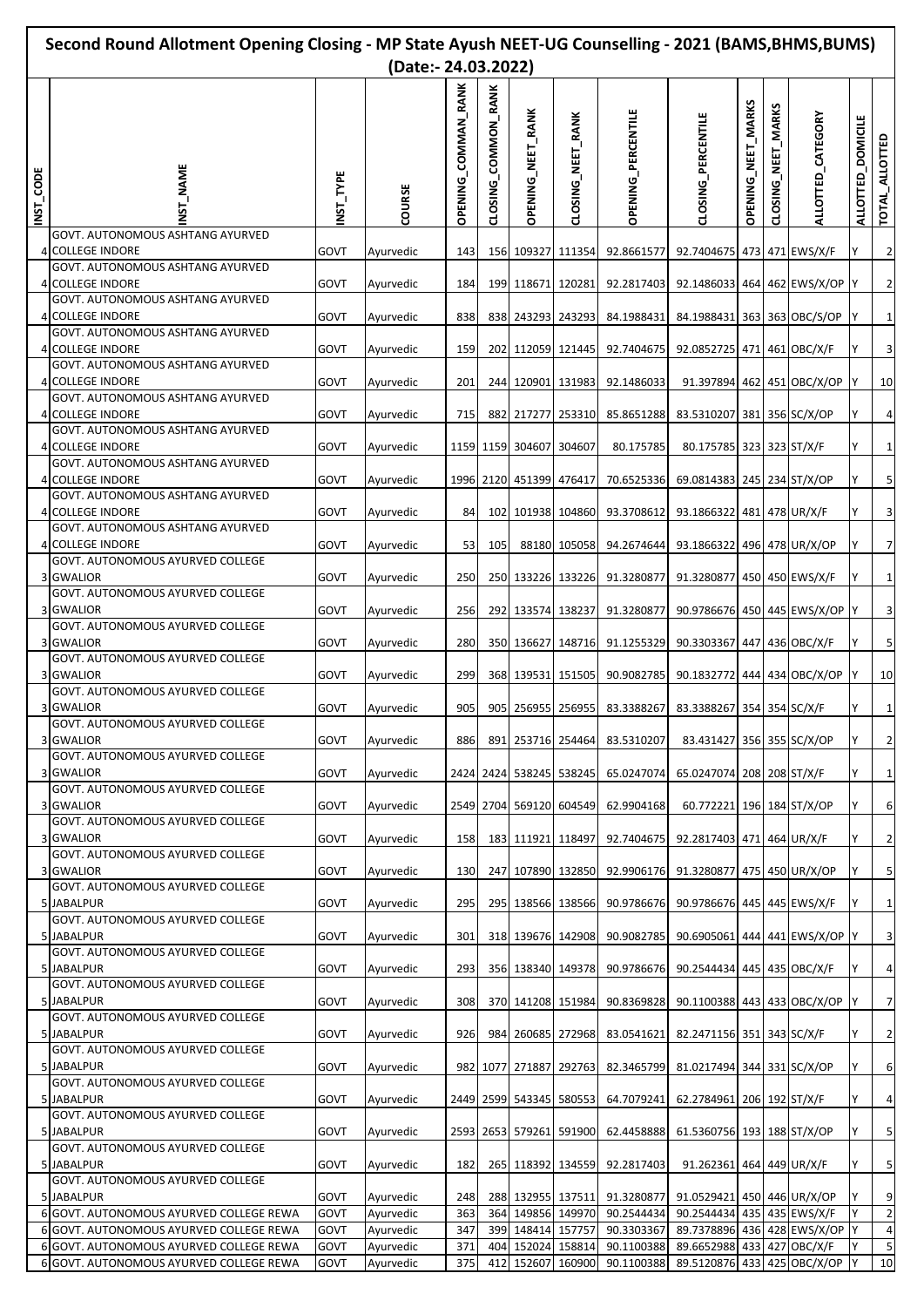| <b>INST_CODE</b> | ST NAME                                                                                          | NST_TYPE     | COURSE                 | OPENING_COMMAN_RANK | CLOSING_COMMON_RANK | OPENING_NEET_RANK       | CLOSING_NEET_RANK       | <b>OPENING_PERCENTILE</b>                                       | CLOSING_PERCENTILE                      | OPENING_NEET_MARKS | NEET_MARKS<br>CLOSING | ALLOTTED_CATEGORY            | <b>DOMICILE</b><br><b>ALLOTTED</b> | TOTAL_ALLOTTED            |
|------------------|--------------------------------------------------------------------------------------------------|--------------|------------------------|---------------------|---------------------|-------------------------|-------------------------|-----------------------------------------------------------------|-----------------------------------------|--------------------|-----------------------|------------------------------|------------------------------------|---------------------------|
|                  | 6 GOVT. AUTONOMOUS AYURVED COLLEGE REWA                                                          | GOVT         | Ayurvedic              |                     | 1093 1105           | 295020 296617           |                         | 80.8120067                                                      | 80.7086571                              |                    |                       | 329 328 SC/X/F               |                                    | $\overline{3}$            |
|                  | 6 GOVT. AUTONOMOUS AYURVED COLLEGE REWA                                                          | GOVT         | Ayurvedic              |                     | 1083 1136           |                         | 293243 301313           | 80.9096578                                                      | 80.383067                               |                    |                       | 330 325 SC/X/OP              |                                    | $\overline{7}$            |
|                  | 6 GOVT. AUTONOMOUS AYURVED COLLEGE REWA<br>6 GOVT. AUTONOMOUS AYURVED COLLEGE REWA               | GOVT<br>GOVT | Ayurvedic<br>Ayurvedic |                     | 2610 2783           | 582814 622953           | 2504 2504 555635 555635 | 63.8614416<br>62.1023614                                        | 63.8614416 201 201 ST/X/F<br>59.5881687 | 191                |                       | 178 ST/X/OP                  | Y<br>Y                             | 1<br>8                    |
|                  | 6 GOVT. AUTONOMOUS AYURVED COLLEGE REWA                                                          | GOVT         | Ayurvedic              | 136                 | 334                 | 108678 146353           |                         | 92.9288409                                                      | 90.4742879 474 438 UR/X/F               |                    |                       |                              |                                    | 5                         |
|                  | 6 GOVT. AUTONOMOUS AYURVED COLLEGE REWA                                                          | GOVT         | Ayurvedic              | 286                 | 335                 |                         | 137414 146923           | 91.0529421                                                      | 90.4742879                              |                    |                       | 446 438 UR/X/OP              | Y                                  | 8                         |
|                  | GOVT. AUTONOMOUS DHANWANTARI AYURVED<br>7 COLLEGE UJJAIN<br>GOVT. AUTONOMOUS DHANWANTARI AYURVED | GOVT         | Ayurvedic              | 239                 |                     |                         | 240 130665 130769       | 91.5335566                                                      | 91.464074 453 452 EWS/X/F               |                    |                       |                              | Υ                                  | $\overline{2}$            |
|                  | <b>7 COLLEGE UJJAIN</b>                                                                          | GOVT         | Ayurvedic              | 242                 |                     | 242 131265 131265       |                         | 91.464074                                                       |                                         |                    |                       | 91.464074 452 452 EWS/X/OP Y |                                    | $1\vert$                  |
|                  | GOVT. AUTONOMOUS DHANWANTARI AYURVED<br>7 COLLEGE UJJAIN<br>GOVT. AUTONOMOUS DHANWANTARI AYURVED | GOVT         | Ayurvedic              |                     |                     |                         | 1606 1606 377169 377169 | 75.4707879                                                      | 75.4707879 282 282 OBC/S/OP             |                    |                       |                              | I٢                                 | $1\vert$                  |
|                  | 7 COLLEGE UJJAIN                                                                                 | GOVT         | Ayurvedic              | 226                 |                     |                         | 253 127647 133433       | 91.6721331                                                      | 91.3280877 455 450 OBC/X/F              |                    |                       |                              |                                    | $\pmb{4}$                 |
|                  | GOVT. AUTONOMOUS DHANWANTARI AYURVED                                                             |              |                        |                     |                     |                         |                         |                                                                 |                                         |                    |                       |                              |                                    |                           |
|                  | 7 COLLEGE UJJAIN                                                                                 | GOVT         | Ayurvedic              | 245                 |                     |                         | 274 132500 135919       | 91.397894                                                       | 91.1938498 451 448 OBC/X/OP             |                    |                       |                              | IY.                                | 10                        |
|                  | GOVT. AUTONOMOUS DHANWANTARI AYURVED<br>7 COLLEGE UJJAIN                                         | GOVT         | Ayurvedic              | 835                 |                     |                         | 952 242900 265498       | 84.1988431                                                      | 82.7511068 363 348 SC/X/F               |                    |                       |                              |                                    | $\mathbf{2}$              |
|                  | GOVT. AUTONOMOUS DHANWANTARI AYURVED<br>7 COLLEGE UJJAIN                                         | GOVT         | Ayurvedic              |                     | 908 1021            |                         | 257670 279293           | 83.2470036                                                      | 81.8419412 353 339 SC/X/OP              |                    |                       |                              | Υ                                  | $6 \mid$                  |
|                  | GOVT. AUTONOMOUS DHANWANTARI AYURVED                                                             |              |                        |                     |                     |                         |                         |                                                                 |                                         |                    |                       |                              |                                    |                           |
|                  | 7 COLLEGE UJJAIN                                                                                 | GOVT         | Ayurvedic              |                     |                     |                         | 2091 2336 468727 520066 | 69.5379638                                                      | 66.1640137 237 215 ST/X/F               |                    |                       |                              |                                    | $\ensuremath{\mathsf{3}}$ |
|                  | GOVT. AUTONOMOUS DHANWANTARI AYURVED<br>7 COLLEGE UJJAIN                                         | GOVT         | Ayurvedic              |                     |                     | 2281 2419 507521 536951 |                         | 66.9644551                                                      | 65.1847827 220 209 ST/X/OP              |                    |                       |                              | Υ                                  | $\overline{\mathbf{3}}$   |
|                  | GOVT. AUTONOMOUS DHANWANTARI AYURVED                                                             |              |                        |                     |                     |                         |                         |                                                                 |                                         |                    |                       |                              |                                    |                           |
|                  | 7 COLLEGE UJJAIN<br>GOVT. AUTONOMOUS DHANWANTARI AYURVED                                         | GOVT         | Ayurvedic              | 142                 | 227                 |                         | 109114 127680           | 92.9288409                                                      | 91.6721331 474 455 UR/X/F               |                    |                       |                              |                                    | $6 \mid$                  |
|                  | 7 COLLEGE UJJAIN                                                                                 | GOVT         | Ayurvedic              | 140                 | 217                 |                         | 108917 124858           | 92.9288409                                                      | 91.8782495 474 458 UR/X/OP              |                    |                       |                              | Υ                                  | $6 \mid$                  |
|                  | PT. KHUSHILAL SHARMA GOVT. AUTONOMOUS                                                            |              |                        |                     |                     |                         |                         |                                                                 |                                         |                    |                       |                              |                                    |                           |
|                  | 1 AYURVED COLLEGE AND INSTITUTE BHOPAL                                                           | GOVT         | Ayurvedic              |                     |                     |                         | 1218 1218 315139 315139 | 79.517676                                                       | 79.517676 317 317 OBC/S/OP              |                    |                       |                              |                                    | $\mathbf 1$               |
|                  | PT. KHUSHILAL SHARMA GOVT. AUTONOMOUS                                                            |              |                        |                     |                     |                         |                         |                                                                 |                                         |                    |                       |                              |                                    |                           |
|                  | 1 AYURVED COLLEGE AND INSTITUTE BHOPAL                                                           | GOVT         | Ayurvedic              | 132                 |                     |                         | 132 108170 108170       | 92.9906176                                                      | 92.9906176 475 475 OBC/X/F              |                    |                       |                              |                                    | $1\vert$                  |
|                  | PT. KHUSHILAL SHARMA GOVT. AUTONOMOUS<br>1 AYURVED COLLEGE AND INSTITUTE BHOPAL                  | <b>GOVT</b>  | Ayurvedic              | 135                 |                     |                         |                         | 176  108626  116011  92.9288409  92.4788557  474  467  OBC/X/OP |                                         |                    |                       |                              |                                    | $\mathcal{P}$             |
|                  | PT. KHUSHILAL SHARMA GOVT. AUTONOMOUS                                                            |              |                        |                     |                     |                         |                         |                                                                 |                                         |                    |                       |                              |                                    |                           |
|                  | 1 AYURVED COLLEGE AND INSTITUTE BHOPAL                                                           | GOVT         | Ayurvedic              | 161                 |                     |                         |                         | 547 112350 183052 92.6677472                                    | 88.0836484 470 407 SC/X/OP              |                    |                       |                              | Y                                  | $\overline{2}$            |
|                  | PT. KHUSHILAL SHARMA GOVT. AUTONOMOUS                                                            |              |                        |                     |                     |                         |                         |                                                                 |                                         |                    |                       |                              |                                    |                           |
|                  | 1 AYURVED COLLEGE AND INSTITUTE BHOPAL                                                           | GOVT         | Ayurvedic              |                     |                     |                         | 1615 1894 378818 430163 | 75.3522855                                                      | 72.0026187 281 255 ST/X/F               |                    |                       |                              |                                    | $\overline{3}$            |
|                  | PT. KHUSHILAL SHARMA GOVT. AUTONOMOUS<br>1 AYURVED COLLEGE AND INSTITUTE BHOPAL                  | GOVT         | Ayurvedic              |                     |                     |                         | 1333 2332 333541 519871 | 78.2906261                                                      | 66.1640137 306 215 ST/X/OP              |                    |                       |                              | Y                                  | $\sqrt{6}$                |
|                  | PT. KHUSHILAL SHARMA GOVT. AUTONOMOUS                                                            |              |                        |                     |                     |                         |                         |                                                                 |                                         |                    |                       |                              |                                    |                           |
|                  | 1 AYURVED COLLEGE AND INSTITUTE BHOPAL                                                           | GOVT         | Ayurvedic              | 11                  | 11                  | 57383                   | 57383                   | 96.2500801                                                      | 96.2500801 534 534 UR/X/F               |                    |                       |                              |                                    | $1\overline{)}$           |
|                  | PT. KHUSHILAL SHARMA GOVT. AUTONOMOUS                                                            |              |                        |                     |                     |                         |                         |                                                                 |                                         |                    |                       |                              |                                    |                           |
|                  | 1 AYURVED COLLEGE AND INSTITUTE BHOPAL<br>PT. SHIVNATH SHASTRI GOVT. AUTONOMOUS                  | GOVT         | Ayurvedic              | 15                  | 69                  | 63050                   | 96891                   | 95.9148415                                                      | 93.677737 527 486 UR/X/OP               |                    |                       |                              | Y                                  | $\overline{\mathbf{5}}$   |
|                  | 2 AYURVED COLLEGE BURHANPUR                                                                      | GOVT         | Ayurvedic              | 336                 |                     |                         |                         | 336 146930 146930 90.4742879                                    | 90.4742879 438 438 EWS/X/F              |                    |                       |                              |                                    | $1\overline{)}$           |
|                  | PT. SHIVNATH SHASTRI GOVT. AUTONOMOUS                                                            |              |                        |                     |                     |                         |                         |                                                                 |                                         |                    |                       |                              |                                    |                           |
|                  | 2 AYURVED COLLEGE BURHANPUR                                                                      | GOVT         | Ayurvedic              | 333                 |                     |                         |                         | 400 145708 157912 90.5432524                                    | 89.7378896 439 428 EWS/X/OP Y           |                    |                       |                              |                                    | $\overline{3}$            |
|                  | PT. SHIVNATH SHASTRI GOVT. AUTONOMOUS                                                            |              |                        |                     |                     |                         |                         |                                                                 |                                         |                    |                       |                              |                                    |                           |
|                  | 2 AYURVED COLLEGE BURHANPUR<br>PT. SHIVNATH SHASTRI GOVT. AUTONOMOUS                             | GOVT         | Ayurvedic              | 338                 |                     |                         | 377 147367 153540       | 90.4048054                                                      | 90.0382899 437 432 OBC/X/F              |                    |                       |                              |                                    | $\overline{4}$            |
|                  | 2 AYURVED COLLEGE BURHANPUR                                                                      | GOVT         | Ayurvedic              | 360                 |                     |                         |                         | 391 149530 156008 90.2544434                                    | 89.8850139 435 430 OBC/X/OP             |                    |                       |                              | IY.                                | $\sqrt{6}$                |
|                  | PT. SHIVNATH SHASTRI GOVT. AUTONOMOUS                                                            |              |                        |                     |                     |                         |                         |                                                                 |                                         |                    |                       |                              |                                    |                           |
|                  | 2 AYURVED COLLEGE BURHANPUR                                                                      | GOVT         | Ayurvedic              |                     | 1061 1097           |                         | 289875 295476           | 81.125099                                                       | 80.8120067 332 329 SC/X/F               |                    |                       |                              |                                    | $\overline{2}$            |
|                  | PT. SHIVNATH SHASTRI GOVT. AUTONOMOUS                                                            |              |                        |                     |                     |                         |                         |                                                                 |                                         |                    |                       |                              |                                    |                           |
|                  | 2 AYURVED COLLEGE BURHANPUR<br>PT. SHIVNATH SHASTRI GOVT. AUTONOMOUS                             | GOVT         | Ayurvedic              |                     | 1054 1082           |                         | 288972 293232           | 81.2308445                                                      | 80.9096578 333 330 SC/X/OP              |                    |                       |                              | Y                                  | $\overline{3}$            |
|                  | 2 AYURVED COLLEGE BURHANPUR                                                                      | GOVT         | Ayurvedic              |                     |                     | 2463 2518 545183 558187 |                         | 64.5190973                                                      | 63.671255 205 200 ST/X/F                |                    |                       |                              |                                    | $\overline{2}$            |
|                  | PT. SHIVNATH SHASTRI GOVT. AUTONOMOUS                                                            |              |                        |                     |                     |                         |                         |                                                                 |                                         |                    |                       |                              |                                    |                           |
|                  | 2 AYURVED COLLEGE BURHANPUR                                                                      | GOVT         | Ayurvedic              |                     |                     |                         | 2182 2584 487024 577504 | 68.3377227                                                      | 62.4458888 229 193 ST/X/OP              |                    |                       |                              | Y                                  | $\overline{3}$            |
|                  | PT. SHIVNATH SHASTRI GOVT. AUTONOMOUS                                                            |              |                        |                     |                     |                         |                         |                                                                 |                                         |                    |                       |                              |                                    | $\overline{3}$            |
|                  | 2 AYURVED COLLEGE BURHANPUR<br>PT. SHIVNATH SHASTRI GOVT. AUTONOMOUS                             | GOVT         | Ayurvedic              | 289                 |                     |                         | 315 137849 142783       | 91.0529421                                                      | 90.6905061 446 441 UR/X/F               |                    |                       |                              |                                    |                           |
|                  | 2 AYURVED COLLEGE BURHANPUR                                                                      | GOVT         | Ayurvedic              | 276                 |                     |                         |                         | 310 136226 142045 91.1255329 90.7658814 447 442 UR/X/OP         |                                         |                    |                       |                              | Y                                  | $\overline{7}$            |
|                  | GOVT. AUTONOMOUS HOMEOPATHY MEDICAL                                                              |              |                        |                     |                     |                         |                         |                                                                 |                                         |                    |                       |                              |                                    |                           |
|                  | 13 COLLEGE BHOPAL                                                                                | GOVT         | Homoeopathy            | 501                 |                     |                         |                         | 501 176065 176065 88.5634859 88.5634859 413 413 EWS/X/F         |                                         |                    |                       |                              |                                    | $1\overline{)}$           |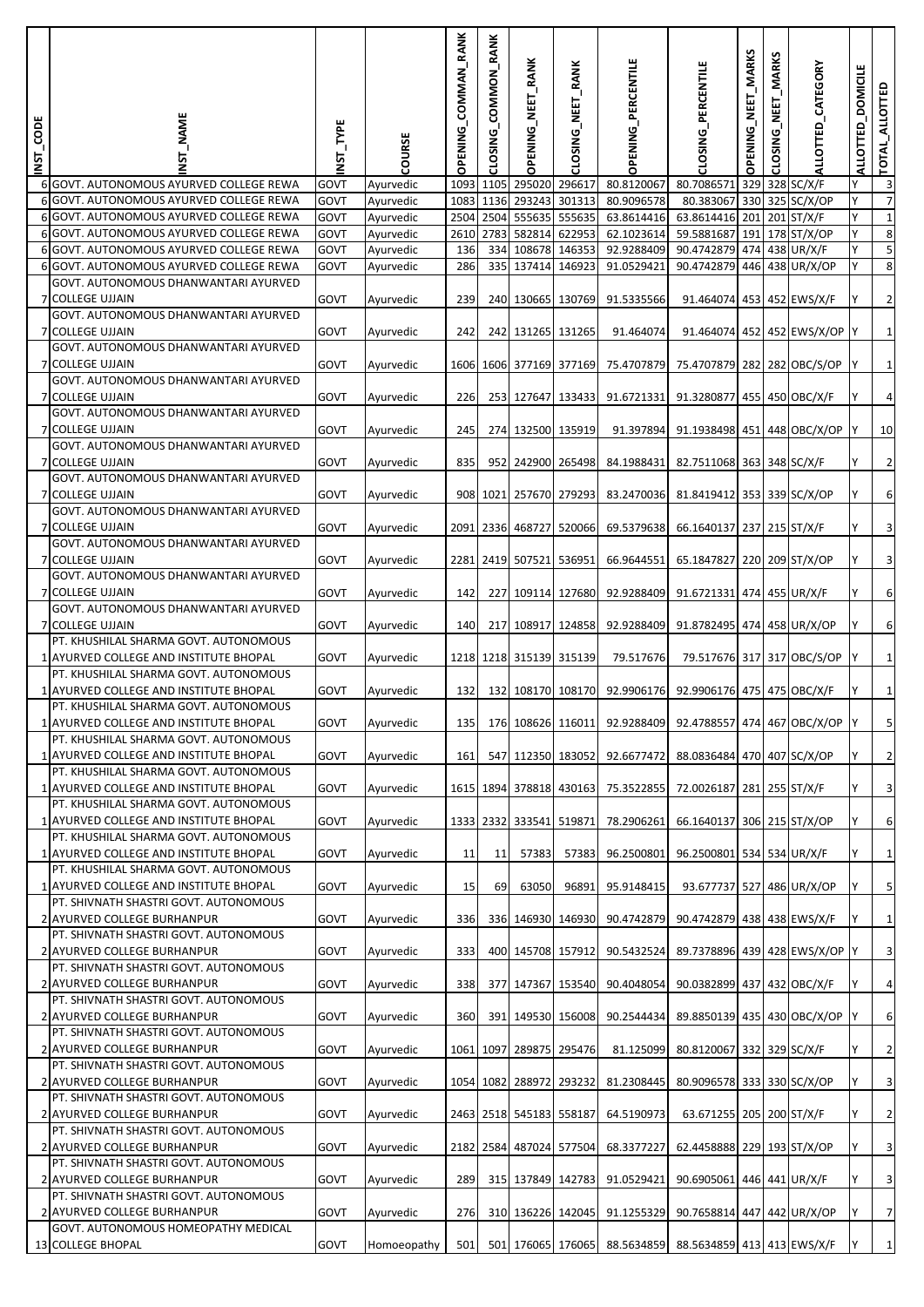| INST_CODE | MAME                                                                            | <b>INST_TYPE</b> | COURSE            | COMMAN_RANK<br><b>OPENING</b> | CLOSING_COMMON_RANK | OPENING_NEET_RANK       | CLOSING_NEET_RANK | <b>OPENING_PERCENTILE</b>                                     | CLOSING_PERCENTILE            | OPENING_NEET_MARKS | <b>MARKS</b><br>NEET<br>CLOSING | ALLOTTED_CATEGORY          | <b>DOMICILE</b><br><b>ALLOTTED</b> | TOTAL_ALLOTTED          |
|-----------|---------------------------------------------------------------------------------|------------------|-------------------|-------------------------------|---------------------|-------------------------|-------------------|---------------------------------------------------------------|-------------------------------|--------------------|---------------------------------|----------------------------|------------------------------------|-------------------------|
|           | GOVT. AUTONOMOUS HOMEOPATHY MEDICAL<br><b>13 COLLEGE BHOPAL</b>                 | <b>GOVT</b>      | Homoeopathy       | 563                           |                     | 640 185382 201643       |                   | 87.9124999                                                    | 86.9013445 405 393 EWS/X/OP   |                    |                                 |                            |                                    | $\overline{2}$          |
|           | GOVT. AUTONOMOUS HOMEOPATHY MEDICAL<br><b>13 COLLEGE BHOPAL</b>                 | <b>GOVT</b>      | Homoeopathy       |                               |                     | 1689 1689 390929 390929 |                   | 74.5840923                                                    | 74.5840923 275 275 OBC/S/OP   |                    |                                 |                            |                                    | $1\vert$                |
|           | GOVT. AUTONOMOUS HOMEOPATHY MEDICAL<br><b>13 COLLEGE BHOPAL</b>                 | GOVT             |                   | 475                           |                     | 555 171266 184502       |                   | 88.886421                                                     |                               |                    |                                 |                            |                                    | $\sf S$                 |
|           | GOVT. AUTONOMOUS HOMEOPATHY MEDICAL                                             |                  | Homoeopathy       |                               |                     |                         |                   |                                                               | 88.0010853 417 406 OBC/X/F    |                    |                                 |                            |                                    |                         |
|           | 13 COLLEGE BHOPAL<br>GOVT. AUTONOMOUS HOMEOPATHY MEDICAL                        | GOVT             | Homoeopathy       | 490                           |                     | 642 172971 202330       |                   | 88.7225899                                                    |                               |                    |                                 | 86.816515 415 392 OBC/X/OP |                                    | 11                      |
|           | <b>13 COLLEGE BHOPAL</b><br>GOVT. AUTONOMOUS HOMEOPATHY MEDICAL                 | <b>GOVT</b>      | Homoeopathy       |                               |                     | 1058 1167 289246 306399 |                   | 81.2308445                                                    | 80.0697157 333 322 SC/X/F     |                    |                                 |                            |                                    | $\overline{2}$          |
|           | <b>13 COLLEGE BHOPAL</b><br>GOVT. AUTONOMOUS HOMEOPATHY MEDICAL                 | <b>GOVT</b>      | Homoeopathy       |                               |                     | 1174 1468 307873 354294 |                   | 79.9635816                                                    | 77.0266656 321 295 SC/X/OP    |                    |                                 |                            |                                    | $\overline{9}$          |
|           | <b>13 COLLEGE BHOPAL</b><br>GOVT. AUTONOMOUS HOMEOPATHY MEDICAL                 | GOVT             | Homoeopathy       |                               |                     | 2334 2815 520000 631658 |                   | 66.1640137                                                    | 58.9507814 215 175 ST/X/F     |                    |                                 |                            |                                    | $\mathsf S$             |
|           | <b>13 COLLEGE BHOPAL</b><br>GOVT. AUTONOMOUS HOMEOPATHY MEDICAL                 | GOVT             | Homoeopathy       |                               |                     | 2543 3114 567043 708827 |                   | 63.1684294                                                    | 54.0424523 197 153 ST/X/OP    |                    |                                 |                            |                                    | 10                      |
|           | <b>13 COLLEGE BHOPAL</b>                                                        | <b>GOVT</b>      | Homoeopathy       | 482                           |                     | 690 171838 213008       |                   | 88.8071604                                                    | 86.1259635 416 384 UR/X/F     |                    |                                 |                            |                                    | $\overline{a}$          |
|           | GOVT. AUTONOMOUS HOMEOPATHY MEDICAL<br><b>13 COLLEGE BHOPAL</b>                 | GOVT             | Homoeopathy       | 342                           |                     | 470 147657 170968       |                   | 90.4048054                                                    | 88.886421 437 417 UR/X/OP     |                    |                                 |                            |                                    | 16                      |
|           | HAKIM SYED ZIAUL HASAN GOVT. AUTONOMOUS<br>32 UNANI COLLEGE BHOPAL              | GOVT             | Unani             |                               |                     | 3418 3418 793238 793238 |                   | 48.3610735                                                    | 48.3610735 132 132 OBC/X/F    |                    |                                 |                            |                                    | $1\overline{)}$         |
|           | HAKIM SYED ZIAUL HASAN GOVT. AUTONOMOUS<br>32 UNANI COLLEGE BHOPAL              | <b>GOVT</b>      | Unani             |                               |                     | 3559 3712 849448 912796 |                   | 44.8883067                                                    | 40.7872183 121 110 OBC/X/OP   |                    |                                 |                            |                                    | 5 <sub>l</sub>          |
|           | HAKIM SYED ZIAUL HASAN GOVT. AUTONOMOUS<br>32 UNANI COLLEGE BHOPAL              | <b>GOVT</b>      | Unani             | 586                           |                     | 586 189964 189964       |                   | 87.6707681                                                    | 87.6707681 402 402 UR/X/F     |                    |                                 |                            |                                    | $1\overline{)}$         |
|           | HAKIM SYED ZIAUL HASAN GOVT. AUTONOMOUS<br>32 UNANI COLLEGE BHOPAL              | <b>GOVT</b>      | Unani             |                               |                     | 1281 3347 325675 765128 |                   | 78.8559406                                                    | 50.3363719 311 139 UR/X/OP    |                    |                                 |                            |                                    | 20                      |
|           | DEPARTMENT OF AYURVED AND COMMUNITY IES<br>61 UNIVERSITY CAMPUS KALKHEDA BHOPAL |                  |                   |                               |                     |                         |                   |                                                               |                               |                    |                                 |                            |                                    |                         |
|           | DEPARTMENT OF AYURVED AND COMMUNITY IES                                         |                  | PRIVATE Ayurvedic |                               |                     |                         |                   | 2994 2994 678076 678076 55.9469731                            | 55.9469731 161 161 EWS/X/F    |                    |                                 |                            |                                    | $1\overline{)}$         |
|           | 61 UNIVERSITY CAMPUS KALKHEDA BHOPAL<br>DEPARTMENT OF AYURVED AND COMMUNITY IES |                  | PRIVATE Ayurvedic |                               |                     | 2861 3370 645169 770475 |                   | 58.1580459                                                    | 50.0812356 171 138 EWS/X/OP Y |                    |                                 |                            |                                    | $\overline{3}$          |
|           | 61 UNIVERSITY CAMPUS KALKHEDA BHOPAL<br>DEPARTMENT OF AYURVED AND COMMUNITY IES |                  | PRIVATE Ayurvedic |                               |                     |                         |                   | 2131 2612 477952 583265 68.9361272 62.1023614 233 191 OBC/X/F |                               |                    |                                 |                            |                                    |                         |
|           | 61 UNIVERSITY CAMPUS KALKHEDA BHOPAL<br>DEPARTMENT OF AYURVED AND COMMUNITY IES |                  | PRIVATE Ayurvedic |                               |                     | 2060 3677 463210 900286 |                   | 69.9449514                                                    | 41.6739786 240 112 OBC/X/OP Y |                    |                                 |                            |                                    | 19                      |
|           | 61 UNIVERSITY CAMPUS KALKHEDA BHOPAL<br>DEPARTMENT OF AYURVED AND COMMUNITY IES |                  | PRIVATE Ayurvedic |                               |                     |                         |                   | 1959 3713 443735 912950 71.2066455                            | 40.7872183 249 110 SC/X/F     |                    |                                 |                            |                                    | $\overline{\mathbf{3}}$ |
|           | 61 UNIVERSITY CAMPUS KALKHEDA BHOPAL<br>DEPARTMENT OF AYURVED AND COMMUNITY IES |                  | PRIVATE Ayurvedic |                               |                     |                         |                   | 1845 3736 420988 920518 72.6625409                            | 40.137139 260 108 SC/X/OP     |                    |                                 |                            |                                    | $\overline{5}$          |
|           | 61 UNIVERSITY CAMPUS KALKHEDA BHOPAL                                            |                  | PRIVATE Ayurvedic |                               |                     |                         |                   | 3200 3200 730812 730812 52.5525603                            | 52.5525603 147 147 ST/X/F     |                    |                                 |                            |                                    | $1\overline{)}$         |
|           | DEPARTMENT OF AYURVED AND COMMUNITY IES<br>61 UNIVERSITY CAMPUS KALKHEDA BHOPAL |                  | PRIVATE Ayurvedic |                               |                     | 3252 3269 742068 745599 |                   | 51.720065                                                     | 51.4710158 144 143 ST/X/OP    |                    |                                 |                            |                                    | $\overline{2}$          |
|           | DEPARTMENT OF AYURVED AND COMMUNITY IES<br>61 UNIVERSITY CAMPUS KALKHEDA BHOPAL |                  | PRIVATE Ayurvedic |                               |                     |                         |                   | 1485 2209 356784 491670 76.7949061                            | 68.04723 293 227 UR/X/F       |                    |                                 |                            |                                    | $\overline{\mathbf{5}}$ |
|           | DEPARTMENT OF AYURVED AND COMMUNITY IES<br>61 UNIVERSITY CAMPUS KALKHEDA BHOPAL |                  | PRIVATE Ayurvedic |                               |                     | 436 1785 164702 408239  |                   | 89.2815584                                                    | 73.4556649 422 266 UR/X/OP    |                    |                                 |                            |                                    | 12                      |
|           | DR. SHANKAR DAYAL SHARMA AYURVEDIC<br>62 COLLEGE AND HOSPITAL BHOPAL            |                  | PRIVATE Ayurvedic |                               |                     |                         |                   | 3671 3729 897000 917714 41.6739786                            | 40.465384 112 109 OBC/X/F     |                    |                                 |                            |                                    | $\overline{2}$          |
|           | DR. SHANKAR DAYAL SHARMA AYURVEDIC<br>62 COLLEGE AND HOSPITAL BHOPAL            |                  | PRIVATE Ayurvedic |                               |                     | 3464 3464 813904 813904 |                   | 47.099509                                                     |                               |                    |                                 | 47.099509 128 128 OBC/X/OP | <b>IY</b>                          | $1\overline{)}$         |
|           | DR. SHANKAR DAYAL SHARMA AYURVEDIC                                              |                  |                   |                               |                     |                         |                   |                                                               |                               |                    |                                 |                            |                                    |                         |
|           | 62 COLLEGE AND HOSPITAL BHOPAL<br>DR. SHANKAR DAYAL SHARMA AYURVEDIC            |                  | PRIVATE Ayurvedic |                               |                     | 3462 3462 813497 813497 |                   | 47.099509                                                     | 47.099509 128 128 SC/X/F      |                    |                                 |                            |                                    | $1\overline{)}$         |
|           | 62 COLLEGE AND HOSPITAL BHOPAL<br>DR. SHANKAR DAYAL SHARMA AYURVEDIC            |                  | PRIVATE Ayurvedic |                               |                     | 3617 3617 865985 865985 |                   | 43.8012579                                                    | 43.8012579 118 118 SC/X/OP    |                    |                                 |                            | Υ                                  | $1\overline{)}$         |
|           | 62 COLLEGE AND HOSPITAL BHOPAL<br>DR. SHANKAR DAYAL SHARMA AYURVEDIC            |                  | PRIVATE Ayurvedic |                               |                     | 3436 3436 802187 802187 |                   | 47.6597078                                                    | 47.6597078 130 130 ST/X/F     |                    |                                 |                            |                                    | $1\overline{)}$         |
|           | 62 COLLEGE AND HOSPITAL BHOPAL<br>DR. SHANKAR DAYAL SHARMA AYURVEDIC            |                  | PRIVATE Ayurvedic |                               |                     | 1306 2528 329194 561325 |                   | 78.626318                                                     | 63.5059993 309 199 UR/X/F     |                    |                                 |                            | Y                                  | $\overline{\mathbf{5}}$ |
|           | 62 COLLEGE AND HOSPITAL BHOPAL<br>DR. SHANKAR DAYAL SHARMA AYURVEDIC            |                  | PRIVATE Ayurvedic |                               |                     | 643 3349 202448 765957  |                   | 86.816515                                                     | 50.3363719 392 139 UR/X/OP    |                    |                                 |                            |                                    | 29                      |
|           | 62 COLLEGE AND HOSPITAL BHOPAL                                                  |                  | PRIVATE Ayurvedic |                               |                     | 986 1649 274307 385125  |                   | 82.1499178                                                    | 74.9775461 342 278 UR/X/OP    |                    |                                 |                            | N                                  | 12                      |
|           | FACULTY OF AYURVED MANSAROVAR GLOBAL<br>59 UNIVERSITY BILKISGANJ SEHORE         |                  | PRIVATE Ayurvedic |                               |                     |                         |                   | 3431 3548 799032 844461 48.0738833                            | 45.199003 131 122 OBC/X/F     |                    |                                 |                            |                                    | $\overline{2}$          |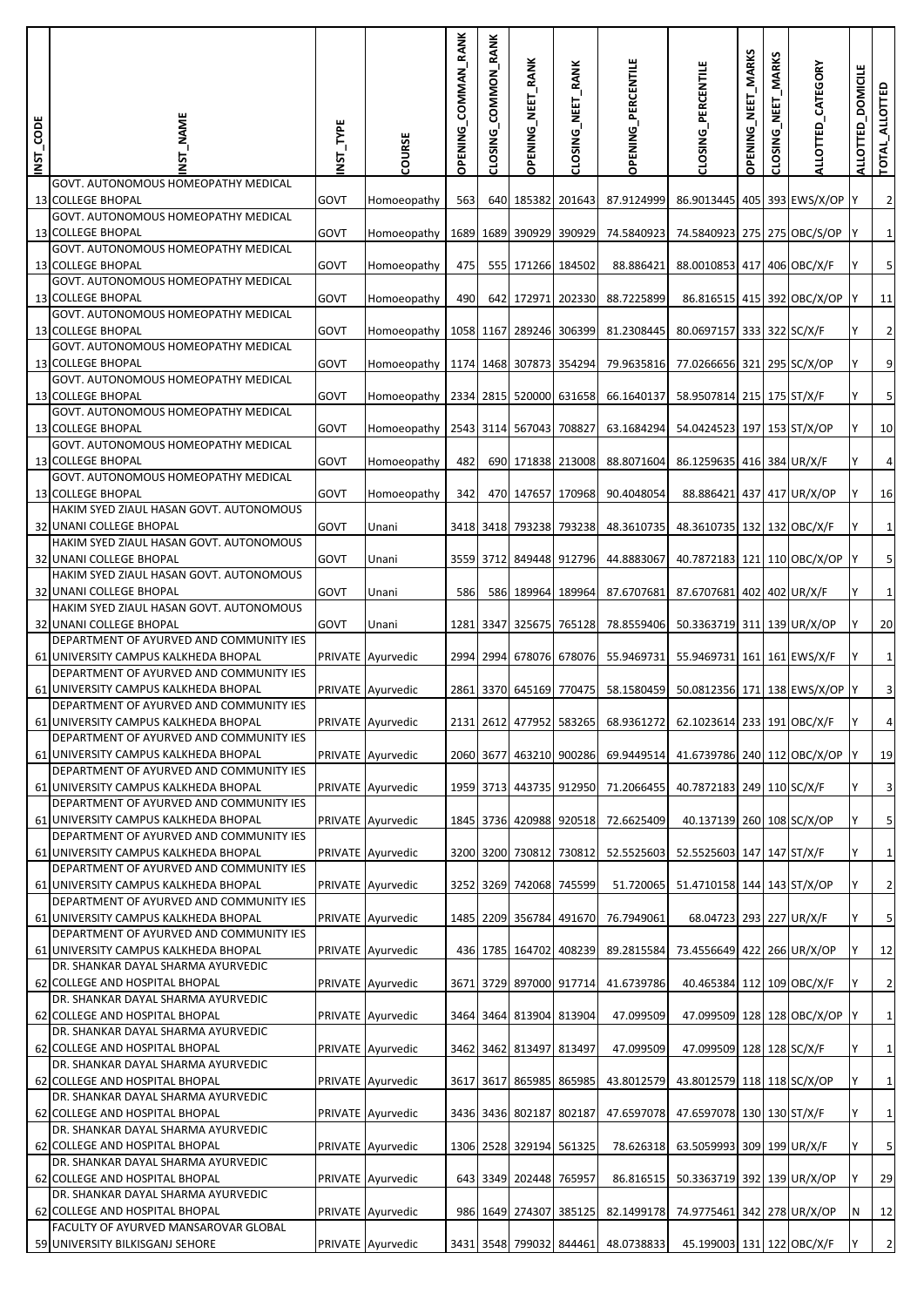| INST_CODE | <b>NAME</b>                                                                                | INST_TYPE | COURSE                                 | OPENING_COMMAN_RANK | CLOSING_COMMON_RANK | <b>OPENING_NEET_RANK</b>                 | CLOSING_NEET_RANK       | OPENING_PERCENTILE                                           | CLOSING_PERCENTILE                                      | OPENING_NEET_MARKS | <b>MARKS</b><br>NEET<br>CLOSING | ALLOTTED_CATEGORY            | <b>DOMICILE</b><br><b>ALLOTTED</b> | TOTAL_ALLOTTED          |
|-----------|--------------------------------------------------------------------------------------------|-----------|----------------------------------------|---------------------|---------------------|------------------------------------------|-------------------------|--------------------------------------------------------------|---------------------------------------------------------|--------------------|---------------------------------|------------------------------|------------------------------------|-------------------------|
|           | FACULTY OF AYURVED MANSAROVAR GLOBAL<br>59 UNIVERSITY BILKISGANJ SEHORE                    |           | PRIVATE Ayurvedic                      |                     |                     | 3416 3600 791303 861757                  |                         | 48.637838                                                    | 44.1072919 133 119 OBC/X/OP                             |                    |                                 |                              |                                    | 3                       |
|           | FACULTY OF AYURVED MANSAROVAR GLOBAL<br>59 UNIVERSITY BILKISGANJ SEHORE                    |           |                                        |                     |                     |                                          |                         |                                                              |                                                         |                    |                                 |                              |                                    |                         |
|           | FACULTY OF AYURVED MANSAROVAR GLOBAL                                                       |           | PRIVATE Ayurvedic                      |                     |                     | 3596 3596 858934 858934                  |                         | 44.1072919                                                   | 44.1072919 119 119 SC/X/F                               |                    |                                 |                              |                                    | $\mathbf 1$             |
|           | 59 UNIVERSITY BILKISGANJ SEHORE<br>FACULTY OF AYURVED MANSAROVAR GLOBAL                    |           | PRIVATE Ayurvedic                      |                     |                     |                                          | 3668 3668 896209 896209 | 41.6739786                                                   | 41.6739786 112 112 SC/X/OP                              |                    |                                 |                              |                                    | $\mathbf 1$             |
|           | 59 UNIVERSITY BILKISGANJ SEHORE                                                            |           | PRIVATE Ayurvedic                      |                     |                     |                                          | 2229 3197 495135 729720 | 67.8922056                                                   | 52.5525603 226 147 UR/X/F                               |                    |                                 |                              | Y                                  | $\overline{2}$          |
|           | FACULTY OF AYURVED MANSAROVAR GLOBAL<br>59 UNIVERSITY BILKISGANJ SEHORE                    |           | PRIVATE Ayurvedic                      |                     |                     |                                          | 2437 3279 540772 747270 | 64.8678051                                                   | 51.4710158 207 143 UR/X/OP                              |                    |                                 |                              |                                    | 6                       |
|           | <b>FACULTY OF AYURVED MANSAROVAR GLOBAL</b><br>59 UNIVERSITY BILKISGANJ SEHORE             |           |                                        |                     |                     | 1141 3087 302201 703159                  |                         |                                                              | 54.2647576 325 154 UR/X/OP                              |                    |                                 |                              |                                    | 37                      |
|           | 45 L.N. AYURVED COLLEGE AND HOSPITAL BHOPAL                                                |           | PRIVATE Ayurvedic<br>PRIVATE Ayurvedic |                     |                     | 938 1326 263034 332293                   |                         | 80.383067<br>82.9467976                                      | 78.4029119 350 307 EWS/X/F                              |                    |                                 |                              | N                                  | $\overline{2}$          |
|           | 45 L.N. AYURVED COLLEGE AND HOSPITAL BHOPAL                                                |           | PRIVATE Ayurvedic                      |                     | 1382 1752           | 340542 400634                            |                         | 77.8335178                                                   | 73.9565478 302 270 EWS/X/OP Y                           |                    |                                 |                              |                                    | 3                       |
|           | 45 L.N. AYURVED COLLEGE AND HOSPITAL BHOPAL                                                |           | PRIVATE Ayurvedic                      |                     | 943 1403            | 264132 343098                            |                         | 82.8467505                                                   | 77.7176056 349 301 OBC/X/F                              |                    |                                 |                              | Y                                  | 3                       |
|           | 45 L.N. AYURVED COLLEGE AND HOSPITAL BHOPAL                                                |           | PRIVATE Ayurvedic                      |                     |                     | 843 1400 244822 343024                   |                         | 84.1026813                                                   | 77.7176056 362 301 OBC/X/OP Y                           |                    |                                 |                              |                                    | 10                      |
|           | 45 L.N. AYURVED COLLEGE AND HOSPITAL BHOPAL                                                |           | PRIVATE Ayurvedic                      |                     | 1672 1672           | 388449 388449                            |                         | 74.7262304                                                   | 74.7262304 276 276 SC/X/F                               |                    |                                 |                              | Y                                  | 1                       |
|           | 45 L.N. AYURVED COLLEGE AND HOSPITAL BHOPAL<br>45 L.N. AYURVED COLLEGE AND HOSPITAL BHOPAL |           | PRIVATE Ayurvedic                      |                     | 1737 3721           | 399304 914264<br>2834 3405 636873 786278 |                         | 74.0930522<br>58.7528889                                     | 40.7872183 271 110 SC/X/OP<br>48.9035941 174 134 ST/X/F |                    |                                 |                              | Υ<br>Y                             | 23<br>$\overline{2}$    |
|           | 45 L.N. AYURVED COLLEGE AND HOSPITAL BHOPAL                                                |           | PRIVATE Ayurvedic<br>PRIVATE Ayurvedic | 418                 |                     | 1248 161558 319868                       |                         | 89.5120876                                                   | 79.1831496 425 314 UR/X/F                               |                    |                                 |                              | Υ                                  | $\overline{7}$          |
|           | 45 L.N. AYURVED COLLEGE AND HOSPITAL BHOPAL                                                |           | PRIVATE Ayurvedic                      | 388                 |                     | 787 155217                               | 232539                  | 89.8850139                                                   | 84.8563046 430 370 UR/X/OP                              |                    |                                 |                              | Υ                                  | 10                      |
|           | MANDSAUR INSTITUTE OF AYURVED EDUCATION                                                    |           |                                        |                     |                     |                                          |                         |                                                              |                                                         |                    |                                 |                              |                                    |                         |
|           | 38 AND RESEARCH MANDSAUR<br>MANDSAUR INSTITUTE OF AYURVED EDUCATION                        |           | PRIVATE Ayurvedic                      |                     |                     |                                          | 3406 3714 786366 912953 | 48.9035941                                                   | 40.7872183 134 110 OBC/X/OP                             |                    |                                 |                              |                                    | 10                      |
|           | 38 AND RESEARCH MANDSAUR<br>MANDSAUR INSTITUTE OF AYURVED EDUCATION                        |           | PRIVATE Ayurvedic                      |                     |                     | 3455 3455 809458 809458                  |                         | 47.3814539                                                   | 47.3814539 129 129 SC/X/F                               |                    |                                 |                              | Y                                  | $\mathbf{1}$            |
|           | 38 AND RESEARCH MANDSAUR                                                                   |           | PRIVATE Ayurvedic                      |                     |                     | 2626 3096 586271                         | 704488                  | 61.8878916                                                   | 54.2647576 190 154 UR/X/F                               |                    |                                 |                              |                                    | 3                       |
|           | MANDSAUR INSTITUTE OF AYURVED EDUCATION<br>38 AND RESEARCH MANDSAUR                        |           | PRIVATE Ayurvedic                      |                     |                     | 422 3295 162427 751137                   |                         | 89.4372951                                                   | 51.2185993 424 142 UR/X/OP                              |                    |                                 |                              | lY.                                | 30                      |
|           | MANDSAUR INSTITUTE OF AYURVED EDUCATION                                                    |           |                                        |                     |                     |                                          |                         |                                                              |                                                         |                    |                                 |                              |                                    |                         |
|           | 38 AND RESEARCH MANDSAUR<br>MANSAROVAR AYURVEDIC MEDICAL COLLEGE                           |           | PRIVATE Ayurvedic                      |                     |                     |                                          | 558 3318 184927 757666  | 88.0010853                                                   | 50.5918319 406 140 UR/X/OP                              |                    |                                 |                              | N                                  | 18                      |
|           | 42 BHOPAL                                                                                  |           | PRIVATE Ayurvedic                      |                     |                     |                                          | 1104 1290 296614 327330 | 80.7086571                                                   | 78.7354956 328 310 EWS/X/OP Y                           |                    |                                 |                              |                                    | 3                       |
|           | MANSAROVAR AYURVEDIC MEDICAL COLLEGE<br>42 BHOPAL                                          |           | PRIVATE Ayurvedic                      |                     |                     |                                          |                         | 1057 1396 289167 342756 81.2308445                           | 77.7176056 333 301 OBC/X/F                              |                    |                                 |                              | IY.                                | 5                       |
|           | MANSAROVAR AYURVEDIC MEDICAL COLLEGE<br>42 BHOPAL                                          |           | PRIVATE Ayurvedic                      |                     |                     |                                          | 1112 1570 297064 371793 | 80.7086571                                                   |                                                         |                    |                                 | 75.826554 328 285 OBC/X/OP Y |                                    | 19                      |
|           | MANSAROVAR AYURVEDIC MEDICAL COLLEGE                                                       |           |                                        |                     |                     |                                          |                         |                                                              |                                                         |                    |                                 |                              |                                    |                         |
|           | 42 BHOPAL<br>MANSAROVAR AYURVEDIC MEDICAL COLLEGE                                          |           | PRIVATE Ayurvedic                      |                     |                     |                                          | 1224 1671 316649 388400 | 79.4085631                                                   | 74.7262304 316 276 SC/X/F                               |                    |                                 |                              |                                    | $\overline{4}$          |
|           | 42 BHOPAL                                                                                  |           | PRIVATE Ayurvedic                      |                     |                     | 1741 3724 399841 916187                  |                         | 74.0930522                                                   | 40.465384 271 109 SC/X/OP                               |                    |                                 |                              | Υ                                  | 17                      |
|           | MANSAROVAR AYURVEDIC MEDICAL COLLEGE<br>42 BHOPAL                                          |           | PRIVATE Ayurvedic                      |                     |                     | 2952 3680 670696 901372                  |                         | 56.384072                                                    | 41.3309046 163 111 ST/X/F                               |                    |                                 |                              |                                    | $\overline{2}$          |
|           | MANSAROVAR AYURVEDIC MEDICAL COLLEGE<br>42 BHOPAL                                          |           | PRIVATE Ayurvedic                      |                     |                     |                                          | 507 1210 177344 314724  | 88.4856499                                                   | 79.517676 412 317 UR/X/F                                |                    |                                 |                              | Υ                                  | 5                       |
|           | MANSAROVAR AYURVEDIC MEDICAL COLLEGE                                                       |           |                                        |                     |                     |                                          |                         |                                                              |                                                         |                    |                                 |                              |                                    |                         |
|           | 42 BHOPAL<br>OM AYURVEDIC MEDICAL COLLEGE AND HOSPITAL                                     |           | PRIVATE Ayurvedic                      |                     | 75 1048             |                                          | 99593 287014            | 93.5493271                                                   | 81.3361368 484 334 UR/X/OP                              |                    |                                 |                              |                                    | 10                      |
|           | 55 BETUL                                                                                   |           | PRIVATE Ayurvedic                      |                     |                     | 3458 3458 811791 811791                  |                         | 47.3814539                                                   | 47.3814539 129 129 OBC/X/F                              |                    |                                 |                              |                                    | $\mathbf{1}$            |
|           | OM AYURVEDIC MEDICAL COLLEGE AND HOSPITAL<br>55 BETUL                                      |           | PRIVATE Ayurvedic                      |                     |                     |                                          | 3448 3635 808015 877204 | 47.6597078                                                   | 43.1572008 130 116 OBC/X/OP                             |                    |                                 |                              |                                    | $\overline{4}$          |
|           | OM AYURVEDIC MEDICAL COLLEGE AND HOSPITAL<br>55 BETUL                                      |           | PRIVATE Ayurvedic                      |                     |                     | 2487 2487 550741 550741                  |                         | 64.1938958                                                   | 64.1938958 203 203 UR/X/F                               |                    |                                 |                              |                                    | $\mathbf{1}$            |
|           | OM AYURVEDIC MEDICAL COLLEGE AND HOSPITAL                                                  |           |                                        |                     |                     |                                          |                         |                                                              |                                                         |                    |                                 |                              |                                    |                         |
|           | 55 BETUL<br>OM AYURVEDIC MEDICAL COLLEGE AND HOSPITAL                                      |           | PRIVATE Ayurvedic                      |                     |                     | 1388 3268 341780 745532                  |                         | 77.8335178                                                   | 51.720065 302 144 UR/X/OP                               |                    |                                 |                              | Y                                  | $\overline{7}$          |
|           | 55 BETUL<br>PARASHAR AYURVEDIC MEDICAL COLLEGE AND                                         |           | PRIVATE Ayurvedic                      |                     |                     | 1003 3326 276336 759908                  |                         | 82.050842                                                    | 50.5918319 341 140 UR/X/OP                              |                    |                                 |                              | N                                  | 14                      |
|           | 46 HOSPITAL BHOPAL                                                                         |           | PRIVATE Ayurvedic                      |                     |                     |                                          | 3522 3605 833531 863686 | 45.7825138                                                   | 43.8012579 124 118 OBC/X/F                              |                    |                                 |                              |                                    | $\overline{2}$          |
|           | PARASHAR AYURVEDIC MEDICAL COLLEGE AND<br>46 HOSPITAL BHOPAL                               |           | PRIVATE Ayurvedic                      |                     |                     |                                          | 3403 3638 786157 878764 | 48.9035941                                                   | 42.6355962 134 115 OBC/X/OP Y                           |                    |                                 |                              |                                    | $\overline{7}$          |
|           | PARASHAR AYURVEDIC MEDICAL COLLEGE AND                                                     |           |                                        |                     |                     |                                          |                         |                                                              |                                                         |                    |                                 |                              |                                    |                         |
|           | 46 HOSPITAL BHOPAL<br>PARASHAR AYURVEDIC MEDICAL COLLEGE AND                               |           | PRIVATE Ayurvedic                      |                     |                     |                                          | 2101 2677 470470 598648 | 69.3911634                                                   | 61.1718912 236 186 UR/X/F                               |                    |                                 |                              | Y                                  | $\overline{4}$          |
|           | 46 HOSPITAL BHOPAL                                                                         |           | PRIVATE Ayurvedic                      |                     |                     | 671 3301 207420 753422                   |                         | 86.5607959                                                   | 50.9553039 389 141 UR/X/OP                              |                    |                                 |                              | Y                                  | 38                      |
|           | PARASHAR AYURVEDIC MEDICAL COLLEGE AND<br><b>46 HOSPITAL BHOPAL</b>                        |           | PRIVATE Ayurvedic                      |                     |                     |                                          |                         | 674 1108 207957 296725 86.4779738 80.7086571 388 328 UR/X/OP |                                                         |                    |                                 |                              | N                                  | $\overline{\mathbf{3}}$ |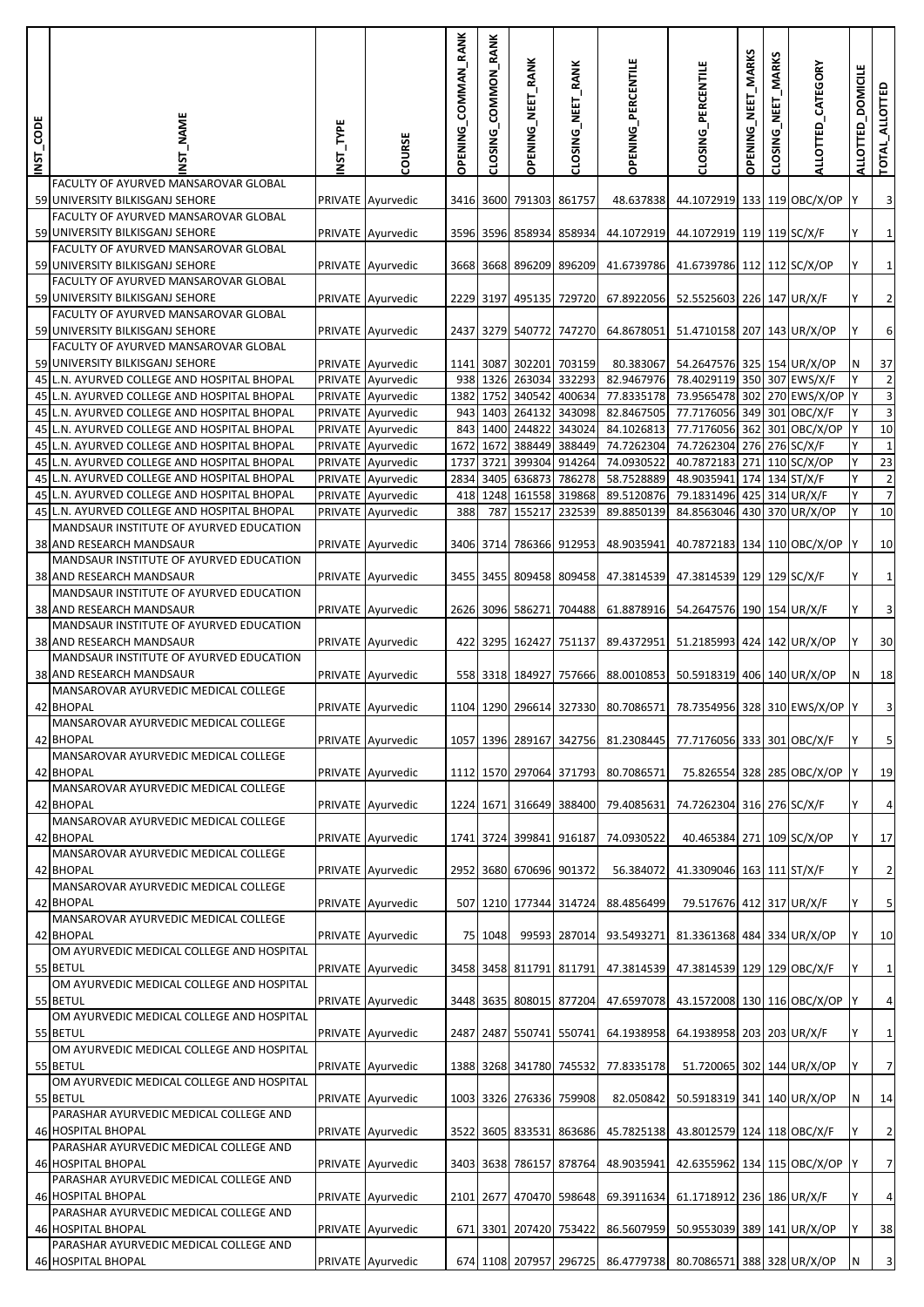| INST_CODE | _NAME                                                                                                      | NST_TYPE | COURSE            | <b>OPENING_COMMAN_RANK</b> | CLOSING_COMMON_RANK | <b>OPENING_NEET_RANK</b> | CLOSING_NEET_RANK       | OPENING_PERCENTILE                 | CLOSING_PERCENTILE                                               | OPENING_NEET_MARKS | <b>MARKS</b><br>NEET <sub></sub><br>CLOSING | ALLOTTED_CATEGORY            | <b>DOMICILE</b><br><b>ALLOTTED</b> | TOTAL_ALLOTTED          |
|-----------|------------------------------------------------------------------------------------------------------------|----------|-------------------|----------------------------|---------------------|--------------------------|-------------------------|------------------------------------|------------------------------------------------------------------|--------------------|---------------------------------------------|------------------------------|------------------------------------|-------------------------|
|           | POORNAYU AYURVED CHIKITSALAYA EVAM<br>ANUSANDHAN VIDYAPEETH GIRLS COLLEGE<br>58 JABALPUR                   |          | PRIVATE Ayurvedic |                            |                     |                          | 2277 2524 506622 560365 | 67.1407193                         | 63.671255 221 200 EWS/X/F                                        |                    |                                             |                              | Y                                  | $\overline{2}$          |
|           | POORNAYU AYURVED CHIKITSALAYA EVAM<br>ANUSANDHAN VIDYAPEETH GIRLS COLLEGE<br>58 JABALPUR                   |          | PRIVATE Ayurvedic |                            |                     |                          | 2570 2914 573490 660164 | 62.7918768                         | 57.0779907 195 166 EWS/X/OP Y                                    |                    |                                             |                              |                                    | $\overline{\mathbf{3}}$ |
|           | POORNAYU AYURVED CHIKITSALAYA EVAM<br>ANUSANDHAN VIDYAPEETH GIRLS COLLEGE<br>58 JABALPUR                   |          | PRIVATE Ayurvedic |                            |                     |                          | 2809 3276 630342 746893 | 58.9507814                         | 51.4710158 175 143 OBC/X/F                                       |                    |                                             |                              |                                    | $\overline{7}$          |
|           | POORNAYU AYURVED CHIKITSALAYA EVAM<br>ANUSANDHAN VIDYAPEETH GIRLS COLLEGE<br>58 JABALPUR                   |          | PRIVATE Ayurvedic |                            | 3321 3694           |                          | 758065 905657           | 50.5918319                         | 41.3309046 140 111 OBC/X/OP Y                                    |                    |                                             |                              |                                    | $\overline{9}$          |
|           | POORNAYU AYURVED CHIKITSALAYA EVAM<br>ANUSANDHAN VIDYAPEETH GIRLS COLLEGE<br>58 JABALPUR                   |          | PRIVATE Ayurvedic |                            |                     |                          | 2662 3516 594213 832368 | 61.3555375                         | 46.0751434 187 125 SC/X/F                                        |                    |                                             |                              |                                    | $\overline{4}$          |
|           | POORNAYU AYURVED CHIKITSALAYA EVAM<br>ANUSANDHAN VIDYAPEETH GIRLS COLLEGE<br>58 JABALPUR                   |          | PRIVATE Ayurvedic |                            |                     |                          |                         | 3691 3691 905045 905045 41.3309046 | 41.3309046 111 111 SC/X/OP                                       |                    |                                             |                              |                                    | $\mathbf{1}$            |
|           | POORNAYU AYURVED CHIKITSALAYA EVAM<br>ANUSANDHAN VIDYAPEETH GIRLS COLLEGE<br>58 JABALPUR                   |          | PRIVATE Ayurvedic |                            |                     | 3256 3256 742342 742342  |                         | 51.720065                          | 51.720065 144 144 ST/X/F                                         |                    |                                             |                              |                                    | $\mathbf 1$             |
|           | POORNAYU AYURVED CHIKITSALAYA EVAM<br>ANUSANDHAN VIDYAPEETH GIRLS COLLEGE<br>58 JABALPUR                   |          | PRIVATE Ayurvedic |                            |                     |                          |                         | 446 2258 166122 503044 89.2026863  | 67.2922469 421 222 UR/X/OP                                       |                    |                                             |                              |                                    | 39                      |
|           | PT. DR. SHIV SHAKTILAL SHARMA AYURVED<br>8 MEDICAL COLLEGE RATLAM<br>PT. DR. SHIV SHAKTILAL SHARMA AYURVED |          | PRIVATE Ayurvedic |                            |                     |                          | 2632 2793 587224 627240 | 61.8878916                         | 59.1953625 190 176 EWS/X/F                                       |                    |                                             |                              |                                    | $\overline{2}$          |
|           | 8 MEDICAL COLLEGE RATLAM<br>PT. DR. SHIV SHAKTILAL SHARMA AYURVED                                          |          | PRIVATE Ayurvedic |                            |                     |                          | 2557 3000 571039 679890 | 62.9904168                         | 55.9469731 196 161 EWS/X/OP Y                                    |                    |                                             |                              |                                    | $\overline{2}$          |
|           | 8 MEDICAL COLLEGE RATLAM<br>PT. DR. SHIV SHAKTILAL SHARMA AYURVED                                          |          | PRIVATE Ayurvedic |                            |                     |                          | 1348 2133 336012 478108 | 78.1654539                         | 68.9361272 305 233 OBC/X/F                                       |                    |                                             |                              |                                    | $\overline{7}$          |
|           | 8 MEDICAL COLLEGE RATLAM<br>PT. DR. SHIV SHAKTILAL SHARMA AYURVED                                          |          | PRIVATE Ayurvedic |                            |                     |                          | 1493 3544 357682 843899 | 76.7949061                         |                                                                  |                    |                                             | 45.199003 293 122 OBC/X/OP Y |                                    | 35                      |
|           | 8 MEDICAL COLLEGE RATLAM<br>PT. DR. SHIV SHAKTILAL SHARMA AYURVED                                          |          | PRIVATE Ayurvedic |                            |                     |                          |                         |                                    | 1758 3439 402303 804407 73.8292387 47.6597078 269 130 SC/X/F     |                    |                                             |                              |                                    | 5                       |
|           | 8 MEDICAL COLLEGE RATLAM<br>PT. DR. SHIV SHAKTILAL SHARMA AYURVED                                          |          | PRIVATE Ayurvedic |                            |                     |                          | 2215 3443 492818 806698 |                                    | 68.04723 47.6597078 227 130 SC/X/OP                              |                    |                                             |                              |                                    | $\overline{2}$          |
|           | 8 MEDICAL COLLEGE RATLAM<br>PT. DR. SHIV SHAKTILAL SHARMA AYURVED                                          |          | PRIVATE Ayurvedic |                            |                     |                          | 3229 3229 736899 736899 |                                    | 51.9553214 51.9553214 145 145 ST/X/F                             |                    |                                             |                              |                                    | $1\overline{)}$         |
|           | 8 MEDICAL COLLEGE RATLAM<br>PT. DR. SHIV SHAKTILAL SHARMA AYURVED                                          |          | PRIVATE Ayurvedic |                            |                     |                          | 358 2666 149398 596480  | 90.2544434                         | 61.3555375 435 187 UR/X/F                                        |                    |                                             |                              | Υ                                  | $\overline{7}$          |
|           | 8 MEDICAL COLLEGE RATLAM<br>R. N. KAPOOR MEMORIAL AYURVEDIC MEDICAL                                        |          | PRIVATE Ayurvedic |                            |                     |                          | 664 1339 204946 334044  | 86.6440066                         | 78.2906261 390 306 UR/X/OP                                       |                    |                                             |                              |                                    | 19                      |
|           | 63 COLLEGE AND HOSPITAL INDORE                                                                             |          | PRIVATE Ayurvedic |                            |                     |                          | 2094 2123 469441 477352 | 69.5379638                         | 69.0814383 237 234 EWS/X/F                                       |                    |                                             |                              | Y                                  | $\overline{2}$          |
|           | R. N. KAPOOR MEMORIAL AYURVEDIC MEDICAL<br>63 COLLEGE AND HOSPITAL INDORE                                  |          | PRIVATE Ayurvedic |                            |                     |                          | 2686 2765 599854 618901 | 60.9536008                         | 59.7817873 185 179 EWS/X/OP Y                                    |                    |                                             |                              |                                    | $\overline{3}$          |
|           | R. N. KAPOOR MEMORIAL AYURVEDIC MEDICAL<br>63 COLLEGE AND HOSPITAL INDORE                                  |          | PRIVATE Ayurvedic |                            |                     |                          | 1199 1522 312013 362593 | 79.7278072                         | 76.4313693 319 290 OBC/X/F                                       |                    |                                             |                              | Υ                                  | $\overline{4}$          |
|           | R. N. KAPOOR MEMORIAL AYURVEDIC MEDICAL<br>63 COLLEGE AND HOSPITAL INDORE                                  |          | PRIVATE Ayurvedic |                            |                     |                          | 1226 1509 317226 360440 | 79.4085631                         | 76.5614629 316 291 OBC/X/OP                                      |                    |                                             |                              |                                    | $\bf 8$                 |
|           | R. N. KAPOOR MEMORIAL AYURVEDIC MEDICAL<br>63 COLLEGE AND HOSPITAL INDORE                                  |          | PRIVATE Ayurvedic |                            |                     |                          | 2075 2171 466433 485380 | 69.6742092                         | 68.4817387 238 230 SC/X/F                                        |                    |                                             |                              | Υ                                  | $\overline{\mathbf{3}}$ |
|           | R. N. KAPOOR MEMORIAL AYURVEDIC MEDICAL<br>63 COLLEGE AND HOSPITAL INDORE                                  |          | PRIVATE Ayurvedic |                            |                     |                          | 2196 2638 489389 589006 | 68.1955846                         | 61.7127283 228 189 SC/X/OP                                       |                    |                                             |                              |                                    | $\boldsymbol{8}$        |
|           | R. N. KAPOOR MEMORIAL AYURVEDIC MEDICAL                                                                    |          | PRIVATE Ayurvedic |                            |                     |                          | 3147 3611 717560 865089 |                                    | 43.8012579 150 118 ST/X/F                                        |                    |                                             |                              | Υ                                  | $\overline{4}$          |
|           | 63 COLLEGE AND HOSPITAL INDORE<br>R. N. KAPOOR MEMORIAL AYURVEDIC MEDICAL                                  |          |                   |                            |                     |                          |                         | 53.2574227                         |                                                                  |                    |                                             |                              |                                    |                         |
|           | 63 COLLEGE AND HOSPITAL INDORE<br>R. N. KAPOOR MEMORIAL AYURVEDIC MEDICAL                                  |          | PRIVATE Ayurvedic |                            | 3413 3657           |                          | 789177 890972           | 48.637838                          | 42.0050082 133 113 ST/X/OP                                       |                    |                                             |                              |                                    | $\overline{4}$          |
|           | 63 COLLEGE AND HOSPITAL INDORE<br>R. N. KAPOOR MEMORIAL AYURVEDIC MEDICAL                                  |          | PRIVATE Ayurvedic |                            |                     |                          | 1255 1847 320838 421333 | 79.1831496                         | 72.6625409 314 260 UR/X/F                                        |                    |                                             |                              | Y                                  | $\overline{4}$          |
|           | 63 COLLEGE AND HOSPITAL INDORE<br>RAJEEV GANDHI AYURVED COLLEGE HOSPITAL AND                               |          | PRIVATE Ayurvedic |                            |                     |                          |                         | 456 1171 167775 307371 89.1186338  | 80.0697157 420 322 UR/X/OP                                       |                    |                                             |                              |                                    | 10                      |
|           | <b>36 PHARMACY BHOPAL</b><br>RAJEEV GANDHI AYURVED COLLEGE HOSPITAL AND                                    |          | PRIVATE Ayurvedic |                            |                     |                          | 2656 2656 592319 592319 | 61.5360756                         | 61.5360756 188 188 EWS/X/F                                       |                    |                                             |                              | Y                                  | $1\overline{)}$         |
|           | 36 PHARMACY BHOPAL                                                                                         |          | PRIVATE Ayurvedic |                            |                     |                          |                         |                                    | 2015 2191 454956 489029 70.5205621 68.1955846 244 228 EWS/X/OP Y |                    |                                             |                              |                                    | $\overline{4}$          |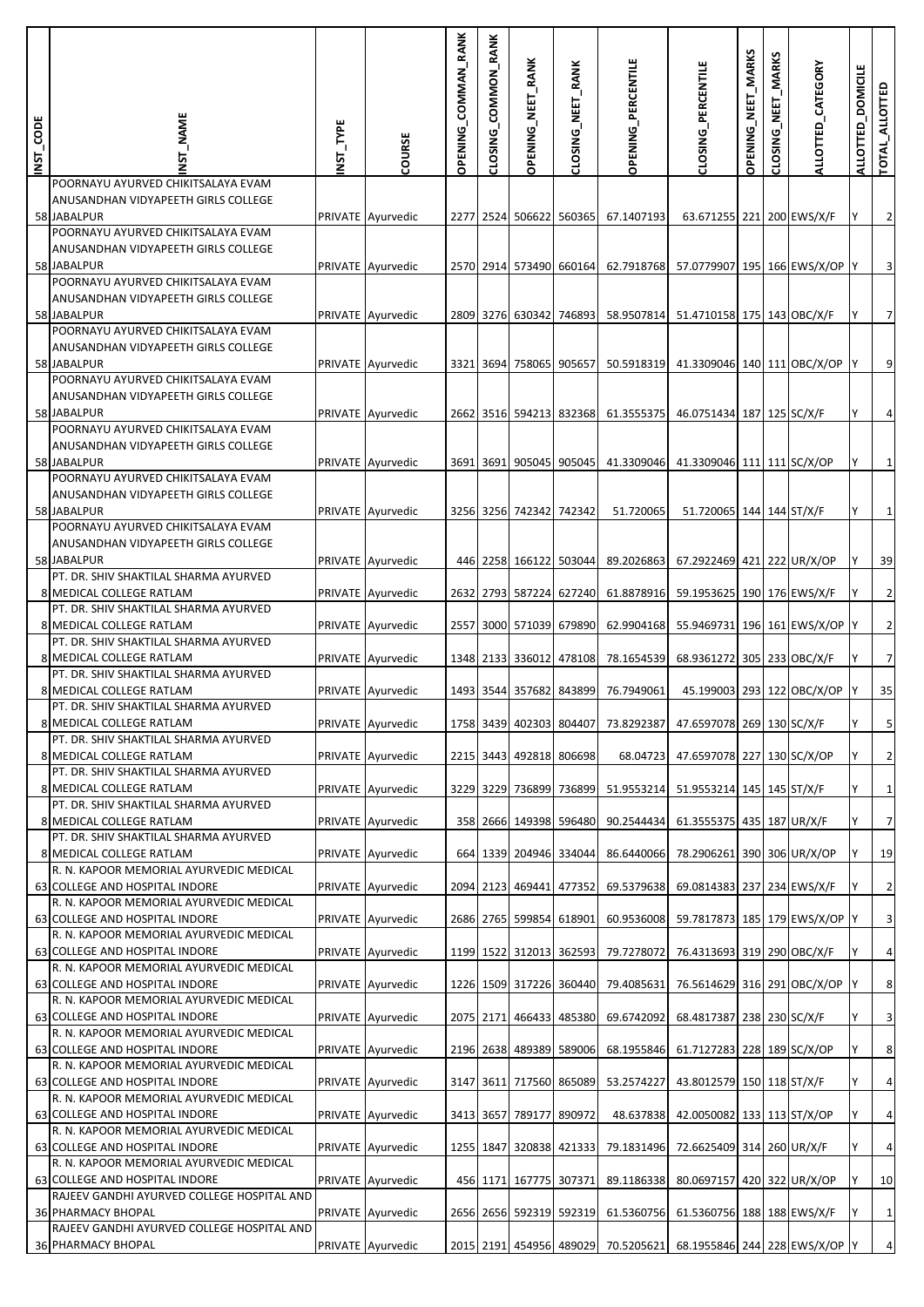| INST_CODE | _NAME                                                                   | INST_TYPE | COURSE            | COMMAN_RANK<br><b>OPENING</b> | CLOSING_COMMON_RANK | OPENING_NEET_RANK       | CLOSING_NEET_RANK       | <b>OPENING_PERCENTILE</b> | CLOSING_PERCENTILE                                           | OPENING_NEET_MARKS | _MARKS<br><b>NEET</b><br><b>CLOSING</b> | ALLOTTED_CATEGORY | <b>DOMICILE</b><br><b>ALLOTTED</b> | TOTAL_ALLOTTED          |
|-----------|-------------------------------------------------------------------------|-----------|-------------------|-------------------------------|---------------------|-------------------------|-------------------------|---------------------------|--------------------------------------------------------------|--------------------|-----------------------------------------|-------------------|------------------------------------|-------------------------|
|           | RAJEEV GANDHI AYURVED COLLEGE HOSPITAL AND<br><b>36 PHARMACY BHOPAL</b> |           | PRIVATE Ayurvedic |                               |                     |                         | 1629 1825 380777 416589 | 75.2175943                | 72.9337365 280 262 OBC/X/F                                   |                    |                                         |                   |                                    | $\overline{\mathbf{4}}$ |
|           | RAJEEV GANDHI AYURVED COLLEGE HOSPITAL AND<br><b>36 PHARMACY BHOPAL</b> |           | PRIVATE Ayurvedic |                               |                     | 1551 2623 368397 586028 |                         | 76.0763803                | 61.8878916 287 190 OBC/X/OP                                  |                    |                                         |                   |                                    | 19                      |
|           | RAJEEV GANDHI AYURVED COLLEGE HOSPITAL AND<br><b>36 PHARMACY BHOPAL</b> |           |                   |                               |                     |                         | 1465 2792 354145 627143 | 77.0266656                | 59.1953625 295 176 SC/X/F                                    |                    |                                         |                   |                                    | $\overline{c}$          |
|           | RAJEEV GANDHI AYURVED COLLEGE HOSPITAL AND                              |           | PRIVATE Ayurvedic |                               |                     |                         |                         |                           |                                                              |                    |                                         |                   |                                    |                         |
|           | <b>36 PHARMACY BHOPAL</b><br>RAJEEV GANDHI AYURVED COLLEGE HOSPITAL AND |           | PRIVATE Ayurvedic |                               |                     |                         | 1938 3334 440592 762293 | 71.3369981                | 50.5918319 250 140 SC/X/OP                                   |                    |                                         |                   |                                    | $\overline{\mathbf{5}}$ |
|           | <b>36 PHARMACY BHOPAL</b><br>RAJEEV GANDHI AYURVED COLLEGE HOSPITAL AND |           | PRIVATE Ayurvedic |                               |                     |                         | 3374 3374 771055 771055 | 49.8237682                | 49.8237682 137 137 ST/X/F                                    |                    |                                         |                   |                                    | $\mathbf 1$             |
|           | <b>36 PHARMACY BHOPAL</b><br>RAJEEV GANDHI AYURVED COLLEGE HOSPITAL AND |           | PRIVATE Ayurvedic |                               |                     |                         | 826 1334 241272 333571  | 84.2921556                | 78.2906261 364 306 UR/X/F                                    |                    |                                         |                   |                                    | $\overline{\mathbf{4}}$ |
|           | <b>36 PHARMACY BHOPAL</b><br>RAM KRISHNA COLLEGE OF AYURVEDA AND        |           | PRIVATE Ayurvedic |                               |                     |                         | 678 1451 209835 351855  | 86.3915901                | 77.1519025 387 296 UR/X/OP                                   |                    |                                         |                   |                                    | 10                      |
|           | 64 MEDICAL SCIENCES BHOPAL<br>RAM KRISHNA COLLEGE OF AYURVEDA AND       |           | PRIVATE Ayurvedic |                               |                     | 3466 3701 814685 909191 |                         | 47.099509                 | 40.7872183 128 110 OBC/X/F                                   |                    |                                         |                   |                                    | $\overline{\mathbf{3}}$ |
|           | 64 MEDICAL SCIENCES BHOPAL                                              |           | PRIVATE Ayurvedic |                               |                     |                         | 3378 3715 774063 913232 | 49.8237682                | 40.7872183 137 110 OBC/X/OP                                  |                    |                                         |                   |                                    | $\overline{\mathbf{3}}$ |
|           | RAM KRISHNA COLLEGE OF AYURVEDA AND<br>64 MEDICAL SCIENCES BHOPAL       |           | PRIVATE Ayurvedic |                               |                     |                         | 2890 2890 653628 653628 | 57.4937851                | 57.4937851 168 168 UR/X/F                                    |                    |                                         |                   |                                    | $\mathbf 1$             |
|           | RAM KRISHNA COLLEGE OF AYURVEDA AND<br>64 MEDICAL SCIENCES BHOPAL       |           | PRIVATE Ayurvedic |                               |                     |                         | 769 3331 227814 760866  |                           | 85.2298136 50.5918319 374 140 UR/X/OP                        |                    |                                         |                   |                                    | 17                      |
|           | RAM KRISHNA COLLEGE OF AYURVEDA AND<br>64 MEDICAL SCIENCES BHOPAL       |           | PRIVATE Ayurvedic |                               |                     |                         | 305 3353 140849 767101  | 90.8369828                | 50.0812356 443 138 UR/X/OP                                   |                    |                                         |                   | ΙN                                 | 20                      |
|           | RANI DULLAIYA SMRITI AYURVED COLLEGE AND<br>9 HOSPITAL BHOPAL           |           | PRIVATE Ayurvedic | 759                           |                     |                         | 759 226197 226197       | 85.3198236                | 85.3198236 375 375 EWS/X/F                                   |                    |                                         |                   |                                    | $\mathbf 1$             |
|           | RANI DULLAIYA SMRITI AYURVED COLLEGE AND<br>9 HOSPITAL BHOPAL           |           |                   | 777                           |                     |                         | 948 229351 265139       | 85.1388971                | 82.7511068 373 348 EWS/X/OP Y                                |                    |                                         |                   |                                    | $\pmb{4}$               |
|           | RANI DULLAIYA SMRITI AYURVED COLLEGE AND                                |           | PRIVATE Ayurvedic |                               |                     |                         |                         |                           |                                                              |                    |                                         |                   |                                    |                         |
|           | 9 HOSPITAL BHOPAL<br>RANI DULLAIYA SMRITI AYURVED COLLEGE AND           |           | PRIVATE Ayurvedic |                               |                     |                         | 778 1004 229501 276628  | 85.0475272                | 82.050842 372 341 OBC/X/F                                    |                    |                                         |                   |                                    | $\overline{7}$          |
|           | 9 HOSPITAL BHOPAL<br>RANI DULLAIYA SMRITI AYURVED COLLEGE AND           |           | PRIVATE Ayurvedic |                               |                     |                         | 828 1122 241673 298296  | 84.2921556                | 80.608092 364 327 OBC/X/OP                                   |                    |                                         |                   |                                    | 10                      |
|           | 9 HOSPITAL BHOPAL<br>RANI DULLAIYA SMRITI AYURVED COLLEGE AND           |           | PRIVATE Ayurvedic |                               |                     |                         | 1308 1467 329246 354262 |                           | 78.626318 77.0266656 309 295 SC/X/F                          |                    |                                         |                   |                                    | $\overline{\mathbf{3}}$ |
|           | 9 HOSPITAL BHOPAL<br>RANI DULLAIYA SMRITI AYURVED COLLEGE AND           |           | PRIVATE Ayurvedic |                               |                     |                         | 1591 3250 374765 741649 |                           | 75.7072746 51.9553214 284 145 SC/X/OP                        |                    |                                         |                   |                                    | 16                      |
|           | 9 HOSPITAL BHOPAL<br>RANI DULLAIYA SMRITI AYURVED COLLEGE AND           |           | PRIVATE Ayurvedic |                               |                     |                         | 3407 3407 786670 786670 | 48.9035941                | 48.9035941 134 134 ST/X/F                                    |                    |                                         |                   |                                    | $\mathbf 1$             |
|           | 9 HOSPITAL BHOPAL                                                       |           | PRIVATE Ayurvedic |                               |                     |                         | 628 1110 199513 296953  | 87.0710036                | 80.7086571 395 328 UR/X/F                                    |                    |                                         |                   |                                    | $\overline{\mathbf{5}}$ |
|           | RANI DULLAIYA SMRITI AYURVED COLLEGE AND<br>9 HOSPITAL BHOPAL           |           | PRIVATE Ayurvedic | 414                           |                     |                         | 670 161114 207290       | 89.5120876                | 86.5607959 425 389 UR/X/OP                                   |                    |                                         |                   |                                    | $\overline{7}$          |
|           | SAM COLLEGE OF AYURVEDIC SCIENCES AND<br>47 HOSPITAL BHOPAL             |           | PRIVATE Ayurvedic |                               |                     |                         | 2247 2730 499422 610569 | 67.5785305                | 60.3987766 224 182 EWS/X/F                                   |                    |                                         |                   |                                    | $\overline{c}$          |
|           | SAM COLLEGE OF AYURVEDIC SCIENCES AND<br>47 HOSPITAL BHOPAL             |           | PRIVATE Ayurvedic |                               |                     |                         | 1768 2245 404879 498992 | 73.7082109                | 67.5785305 268 224 OBC/X/F                                   |                    |                                         |                   |                                    | $\overline{\mathbf{4}}$ |
|           | SAM COLLEGE OF AYURVEDIC SCIENCES AND<br>47 HOSPITAL BHOPAL             |           | PRIVATE Ayurvedic |                               |                     |                         | 1646 2645 384558 590188 | 74.9775461                | 61.7127283 278 189 OBC/X/OP                                  |                    |                                         |                   |                                    | 18                      |
|           | SAM COLLEGE OF AYURVEDIC SCIENCES AND<br>47 HOSPITAL BHOPAL             |           | PRIVATE Ayurvedic |                               |                     | 2073 2077 466382 466477 |                         | 69.6742092                | 69.6742092 238 238 SC/X/F                                    |                    |                                         |                   |                                    | $\overline{2}$          |
|           | SAM COLLEGE OF AYURVEDIC SCIENCES AND                                   |           |                   |                               |                     |                         |                         |                           |                                                              |                    |                                         |                   |                                    |                         |
|           | 47 HOSPITAL BHOPAL<br>SAM COLLEGE OF AYURVEDIC SCIENCES AND             |           | PRIVATE Ayurvedic |                               |                     |                         | 1880 3625 426920 872645 | 72.2751741                | 43.1572008 257 116 SC/X/OP                                   |                    |                                         |                   |                                    | $\,$ 8 $\,$             |
|           | 47 HOSPITAL BHOPAL<br>SAM COLLEGE OF AYURVEDIC SCIENCES AND             |           | PRIVATE Ayurvedic |                               |                     |                         | 804 1916 235001 434429  | 84.7648052                | 71.7464464 369 253 UR/X/F                                    |                    |                                         |                   |                                    | $\overline{\mathbf{4}}$ |
|           | 47 HOSPITAL BHOPAL<br>SARDAR AJIT SINGH SMRITI AYURVED COLLEGE          |           | PRIVATE Ayurvedic |                               |                     |                         | 517 1601 178547 376416  | 88.4071663                | 75.5873476 411 283 UR/X/OP                                   |                    |                                         |                   |                                    | $\overline{9}$          |
|           | 68 BHOPAL<br>SARDAR AJIT SINGH SMRITI AYURVED COLLEGE                   |           | PRIVATE Ayurvedic |                               |                     |                         | 3379 3742 775010 921735 | 49.5499177                | 40.137139 136 108 OBC/X/F                                    |                    |                                         |                   |                                    | $\,$ 6                  |
|           | 68 BHOPAL<br>SARDAR AJIT SINGH SMRITI AYURVED COLLEGE                   |           | PRIVATE Ayurvedic |                               |                     |                         | 3381 3678 775301 900438 | 49.5499177                | 41.6739786 136 112 OBC/X/OP                                  |                    |                                         |                   |                                    | 10                      |
|           | 68 BHOPAL                                                               |           | PRIVATE Ayurvedic |                               |                     |                         | 3688 3688 904661 904661 | 41.3309046                | 41.3309046 111 111 SC/X/OP                                   |                    |                                         |                   |                                    | $\mathbf 1$             |
|           | SARDAR AJIT SINGH SMRITI AYURVED COLLEGE<br>68 BHOPAL                   |           | PRIVATE Ayurvedic |                               | 2061 3009           |                         | 463593 681682           | 69.9449514                | 55.6617256 240 160 UR/X/F                                    |                    |                                         |                   |                                    | $\overline{\mathbf{5}}$ |
|           | SARDAR AJIT SINGH SMRITI AYURVED COLLEGE<br>68 BHOPAL                   |           | PRIVATE Ayurvedic |                               |                     |                         |                         |                           | 818 3369 238593 770123 84.4882349 50.0812356 366 138 UR/X/OP |                    |                                         |                   |                                    | $21\,$                  |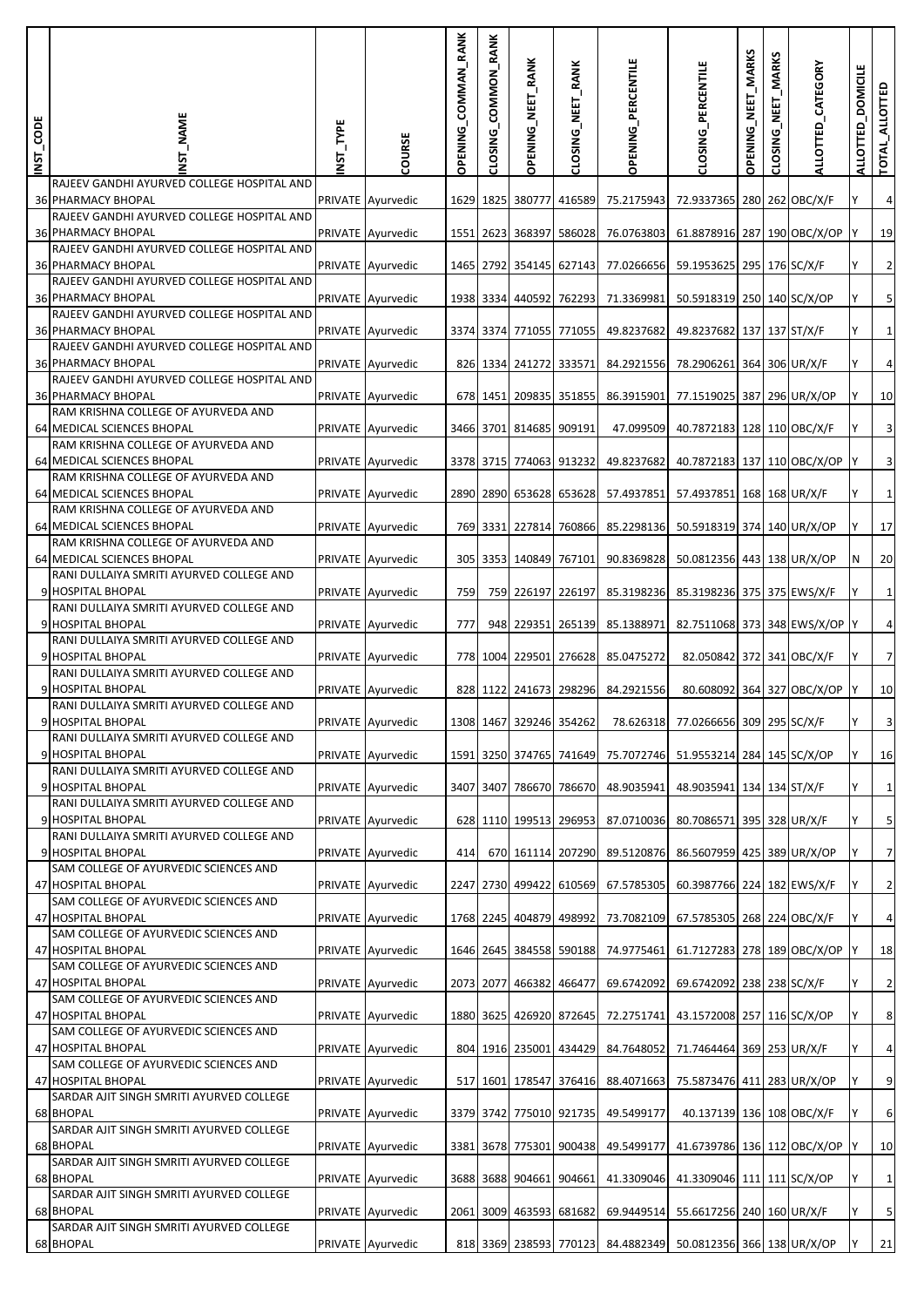| INST_CODE | <b>NAME</b>                                                                 | <b>INST_TYPE</b> | COURSE                                 | OPENING_COMMAN_RANK | CLOSING_COMMON_RANK | OPENING_NEET_RANK       | CLOSING_NEET_RANK       | <b>OPENING_PERCENTILE</b>                       | CLOSING_PERCENTILE                                            | OPENING_NEET_MARKS | <b>MARKS</b><br><b>NEET</b><br>CLOSING | ALLOTTED_CATEGORY          | <b>DOMICILE</b><br><b>ALLOTTED</b> | TOTAL_ALLOTTED          |
|-----------|-----------------------------------------------------------------------------|------------------|----------------------------------------|---------------------|---------------------|-------------------------|-------------------------|-------------------------------------------------|---------------------------------------------------------------|--------------------|----------------------------------------|----------------------------|------------------------------------|-------------------------|
|           | SARDAR AJIT SINGH SMRITI AYURVED COLLEGE<br>68 BHOPAL                       |                  | PRIVATE Ayurvedic                      |                     |                     | 1140 2183 302172        | 487064                  | 80.383067                                       | 68.3377227 325 229 UR/X/OP                                    |                    |                                        |                            | N                                  | 15                      |
|           | SARDAR PATEL AYURVEDIC MEDICAL COLLEGE AND<br>65 HOSPITAL BALAGHAT          |                  | PRIVATE Ayurvedic                      |                     |                     | 3488 3590 821573 857757 |                         | 46.5172285                                      | 44.4102176 126 120 OBC/X/OP                                   |                    |                                        |                            |                                    | $\overline{2}$          |
|           | SARDAR PATEL AYURVEDIC MEDICAL COLLEGE AND<br><b>65 HOSPITAL BALAGHAT</b>   |                  | PRIVATE Ayurvedic                      | 754                 |                     |                         | 754 225377 225377       | 85.3198236                                      | 85.3198236 375 375 UR/X/F                                     |                    |                                        |                            |                                    | $\mathbf{1}$            |
|           | SARDAR PATEL AYURVEDIC MEDICAL COLLEGE AND                                  |                  |                                        |                     |                     |                         |                         |                                                 |                                                               |                    |                                        |                            |                                    |                         |
|           | <b>65 HOSPITAL BALAGHAT</b><br>SARDAR PATEL AYURVEDIC MEDICAL COLLEGE AND   |                  | PRIVATE Ayurvedic                      |                     |                     |                         | 2396 2970 532250 674160 | 65.3437572                                      | 56.1681128 210 162 UR/X/OP                                    |                    |                                        |                            |                                    | $\overline{4}$          |
|           | <b>65 HOSPITAL BALAGHAT</b><br>SARVEPALLI RADHAKRISHNAN COLLEGE OF          |                  | PRIVATE Ayurvedic                      |                     |                     |                         | 1419 3098 344951 704978 | 77.5971606                                      | 54.2647576 300 154 UR/X/OP                                    |                    |                                        |                            | N                                  | $\mathsf S$             |
|           | AYURVED HOSPITAL AND RESEARCH CENTRE<br><b>60 COLLEGE BHOPAL</b>            |                  | PRIVATE Ayurvedic                      |                     |                     |                         | 3409 3484 787132 820688 | 48.9035941                                      | 46.8221616 134 127 OBC/X/F                                    |                    |                                        |                            |                                    | $\overline{2}$          |
|           | SARVEPALLI RADHAKRISHNAN COLLEGE OF                                         |                  |                                        |                     |                     |                         |                         |                                                 |                                                               |                    |                                        |                            |                                    |                         |
|           | AYURVED HOSPITAL AND RESEARCH CENTRE<br><b>60 COLLEGE BHOPAL</b>            |                  | PRIVATE Ayurvedic                      |                     |                     |                         | 3698 3727 906639 916820 | 40.7872183                                      |                                                               |                    |                                        | 40.465384 110 109 OBC/X/OP |                                    | $\overline{2}$          |
|           | SARVEPALLI RADHAKRISHNAN COLLEGE OF<br>AYURVED HOSPITAL AND RESEARCH CENTRE |                  |                                        |                     |                     |                         |                         |                                                 |                                                               |                    |                                        |                            |                                    |                         |
|           | <b>60 COLLEGE BHOPAL</b>                                                    |                  | PRIVATE Ayurvedic                      |                     |                     |                         | 3423 3423 794213 794213 | 48.3610735                                      | 48.3610735 132 132 SC/X/OP                                    |                    |                                        |                            |                                    | $1\overline{)}$         |
|           | SARVEPALLI RADHAKRISHNAN COLLEGE OF<br>AYURVED HOSPITAL AND RESEARCH CENTRE |                  |                                        |                     |                     |                         |                         |                                                 |                                                               |                    |                                        |                            |                                    |                         |
|           | <b>60 COLLEGE BHOPAL</b><br>SARVEPALLI RADHAKRISHNAN COLLEGE OF             |                  | PRIVATE Ayurvedic                      |                     |                     |                         |                         | 2050 2519 461333 558199 70.0986807              | 63.671255 241 200 UR/X/F                                      |                    |                                        |                            |                                    | $\overline{\mathbf{3}}$ |
|           | AYURVED HOSPITAL AND RESEARCH CENTRE                                        |                  |                                        |                     |                     |                         |                         |                                                 |                                                               |                    |                                        |                            |                                    |                         |
|           | <b>60 COLLEGE BHOPAL</b><br>SARVEPALLI RADHAKRISHNAN COLLEGE OF             |                  | PRIVATE Ayurvedic                      |                     |                     |                         | 1166 3365 306373 769417 | 80.0697157                                      | 50.0812356 322 138 UR/X/OP                                    |                    |                                        |                            |                                    | 20                      |
|           | AYURVED HOSPITAL AND RESEARCH CENTRE                                        |                  |                                        |                     |                     |                         |                         |                                                 |                                                               |                    |                                        |                            |                                    |                         |
|           | <b>60 COLLEGE BHOPAL</b><br>66 SCHOOL OF AYURVEDA AND SIDDHA SEHORE         |                  | PRIVATE Ayurvedic<br>PRIVATE Ayurvedic | 3472                | 3472                |                         | 817229 817229           | 935 3182 262450 726736 82.9467976<br>46.8221616 | 52.794875 350 148 UR/X/OP<br>46.8221616 127 127 OBC/X/F       |                    |                                        |                            | N<br>Y                             | 29<br>$\mathbf{1}$      |
|           | 66 SCHOOL OF AYURVEDA AND SIDDHA SEHORE                                     |                  | PRIVATE Ayurvedic                      |                     | 1860 3255           |                         | 423900 742299           | 72.5334834                                      | 51.720065 259 144 UR/X/OP                                     |                    |                                        |                            |                                    | $\boldsymbol{6}$        |
|           | 66 SCHOOL OF AYURVEDA AND SIDDHA SEHORE                                     |                  | PRIVATE Ayurvedic                      | 2269                | 2269                | 505135 505135           |                         | 67.1407193                                      | 67.1407193 221 221 UR/X/OP                                    |                    |                                        |                            | N                                  | $\mathbf 1$             |
|           | SHUBHDEEP AYURVED MEDICAL COLLEGE AND<br><b>37 HOSPITAL INDORE</b>          |                  | PRIVATE Ayurvedic                      | 831                 |                     |                         | 831 242338 242338       | 84.2921556                                      | 84.2921556 364 364 EWS/X/F                                    |                    |                                        |                            |                                    | $\mathbf 1$             |
|           | SHUBHDEEP AYURVED MEDICAL COLLEGE AND<br><b>37 HOSPITAL INDORE</b>          |                  | PRIVATE Ayurvedic                      | 883                 |                     |                         |                         |                                                 | 898 253376 256411 83.5310207 83.3388267 356 354 EWS/X/OP Y    |                    |                                        |                            |                                    | $\overline{2}$          |
|           | SHUBHDEEP AYURVED MEDICAL COLLEGE AND<br>37 HOSPITAL INDORE                 |                  | PRIVATE Ayurvedic                      | 677                 |                     |                         | 763 209732 227125       | 86.3915901                                      | 85.2298136 387 374 OBC/X/F                                    |                    |                                        |                            |                                    | $\overline{\mathbf{3}}$ |
|           | SHUBHDEEP AYURVED MEDICAL COLLEGE AND                                       |                  | PRIVATE Ayurvedic                      | 617                 |                     | 847 196674 245847       |                         | 87.2504408                                      | 84.0080737 397 361 OBC/X/OP                                   |                    |                                        |                            |                                    | $\sqrt{6}$              |
|           | 37 HOSPITAL INDORE<br>SHUBHDEEP AYURVED MEDICAL COLLEGE AND                 |                  |                                        |                     |                     |                         |                         |                                                 |                                                               |                    |                                        |                            |                                    |                         |
|           | 37 HOSPITAL INDORE<br>SHUBHDEEP AYURVED MEDICAL COLLEGE AND                 |                  | PRIVATE Ayurvedic                      |                     |                     |                         | 1100 1414 295972 344380 | 80.8120067                                      | 77.5971606 329 300 SC/X/F                                     |                    |                                        |                            |                                    | $\overline{2}$          |
|           | 37 HOSPITAL INDORE                                                          |                  | PRIVATE Ayurvedic                      |                     |                     |                         | 1302 1510 328745 360504 |                                                 | 78.626318 76.5614629 309 291 SC/X/OP                          |                    |                                        |                            | Y                                  | $\overline{7}$          |
|           | SHUBHDEEP AYURVED MEDICAL COLLEGE AND<br><b>37 HOSPITAL INDORE</b>          |                  | PRIVATE Ayurvedic                      |                     |                     |                         | 3490 3602 822230 863345 | 46.5172285                                      | 43.8012579 126 118 ST/X/F                                     |                    |                                        |                            | Y                                  | $\overline{3}$          |
|           | SHUBHDEEP AYURVED MEDICAL COLLEGE AND<br>37 HOSPITAL INDORE                 |                  | PRIVATE Ayurvedic                      |                     | 3342 3722           |                         | 763580 914644           | 50.3363719                                      | 40.465384 139 109 ST/X/OP                                     |                    |                                        |                            | Y                                  | $\overline{\mathbf{3}}$ |
|           | SHUBHDEEP AYURVED MEDICAL COLLEGE AND<br>37 HOSPITAL INDORE                 |                  | PRIVATE Ayurvedic                      |                     |                     |                         | 1482 1482 355666 355666 | 76.9129552                                      | 76.9129552 294 294 UR/S/OP                                    |                    |                                        |                            | Υ                                  | $1\overline{)}$         |
|           | SHUBHDEEP AYURVED MEDICAL COLLEGE AND<br>37 HOSPITAL INDORE                 |                  | PRIVATE Ayurvedic                      | 569                 |                     |                         | 569 186421 186421       | 87.9124999                                      | 87.9124999 405 405 UR/X/F                                     |                    |                                        |                            | Y                                  | $1\overline{)}$         |
|           | SHUBHDEEP AYURVED MEDICAL COLLEGE AND<br><b>37 HOSPITAL INDORE</b>          |                  | PRIVATE Ayurvedic                      | 503                 |                     |                         | 599 176848 193220       | 88.4856499                                      | 87.4178335 412 399 UR/X/OP                                    |                    |                                        |                            |                                    | $\epsilon$              |
|           | SRI SAI INSTITUTE OF AYURVEDIC RESEARCH AND<br><b>48 MEDICINE BHOPAL</b>    |                  | PRIVATE Ayurvedic                      |                     |                     |                         |                         | 2019 2157 455774 482076 70.3830217              | 68.645505 243 231 EWS/X/F                                     |                    |                                        |                            |                                    | $\overline{2}$          |
|           | SRI SAI INSTITUTE OF AYURVEDIC RESEARCH AND<br>48 MEDICINE BHOPAL           |                  | PRIVATE Ayurvedic                      |                     |                     |                         | 1772 1859 405635 423521 | 73.7082109                                      | 72.5334834 268 259 EWS/X/OP Y                                 |                    |                                        |                            |                                    | $\overline{2}$          |
|           | SRI SAI INSTITUTE OF AYURVEDIC RESEARCH AND                                 |                  |                                        |                     |                     |                         |                         |                                                 |                                                               |                    |                                        |                            |                                    |                         |
|           | 48 MEDICINE BHOPAL<br>SRI SAI INSTITUTE OF AYURVEDIC RESEARCH AND           |                  | PRIVATE Ayurvedic                      |                     |                     |                         |                         |                                                 | 1612 1912 378019 433299 75.4707879 71.8742735 282 254 OBC/X/F |                    |                                        |                            |                                    | $\sqrt{6}$              |
|           | 48 MEDICINE BHOPAL<br>SRI SAI INSTITUTE OF AYURVEDIC RESEARCH AND           |                  | PRIVATE Ayurvedic                      |                     |                     |                         | 1805 2812 413507 630731 | 73.1904916                                      | 58.9507814 264 175 OBC/X/OP                                   |                    |                                        |                            |                                    | 34                      |
|           | <b>48 MEDICINE BHOPAL</b><br>SRI SAI INSTITUTE OF AYURVEDIC RESEARCH AND    |                  | PRIVATE Ayurvedic                      |                     |                     |                         | 2568 2568 572597 572597 | 62.7918768                                      | 62.7918768 195 195 SC/X/F                                     |                    |                                        |                            |                                    | $1\overline{)}$         |
|           | <b>48 MEDICINE BHOPAL</b>                                                   |                  | PRIVATE Ayurvedic                      |                     |                     |                         | 1676 3432 388854 799135 | 74.7262304                                      | 48.0738833 276 131 SC/X/OP                                    |                    |                                        |                            |                                    | $6\,$                   |
|           | SRI SAI INSTITUTE OF AYURVEDIC RESEARCH AND<br>48 MEDICINE BHOPAL           |                  | PRIVATE Ayurvedic                      |                     |                     |                         |                         |                                                 | 1297 1981 328429 449028 78.626318 70.8052916 309 246 UR/X/F   |                    |                                        |                            |                                    | $\overline{7}$          |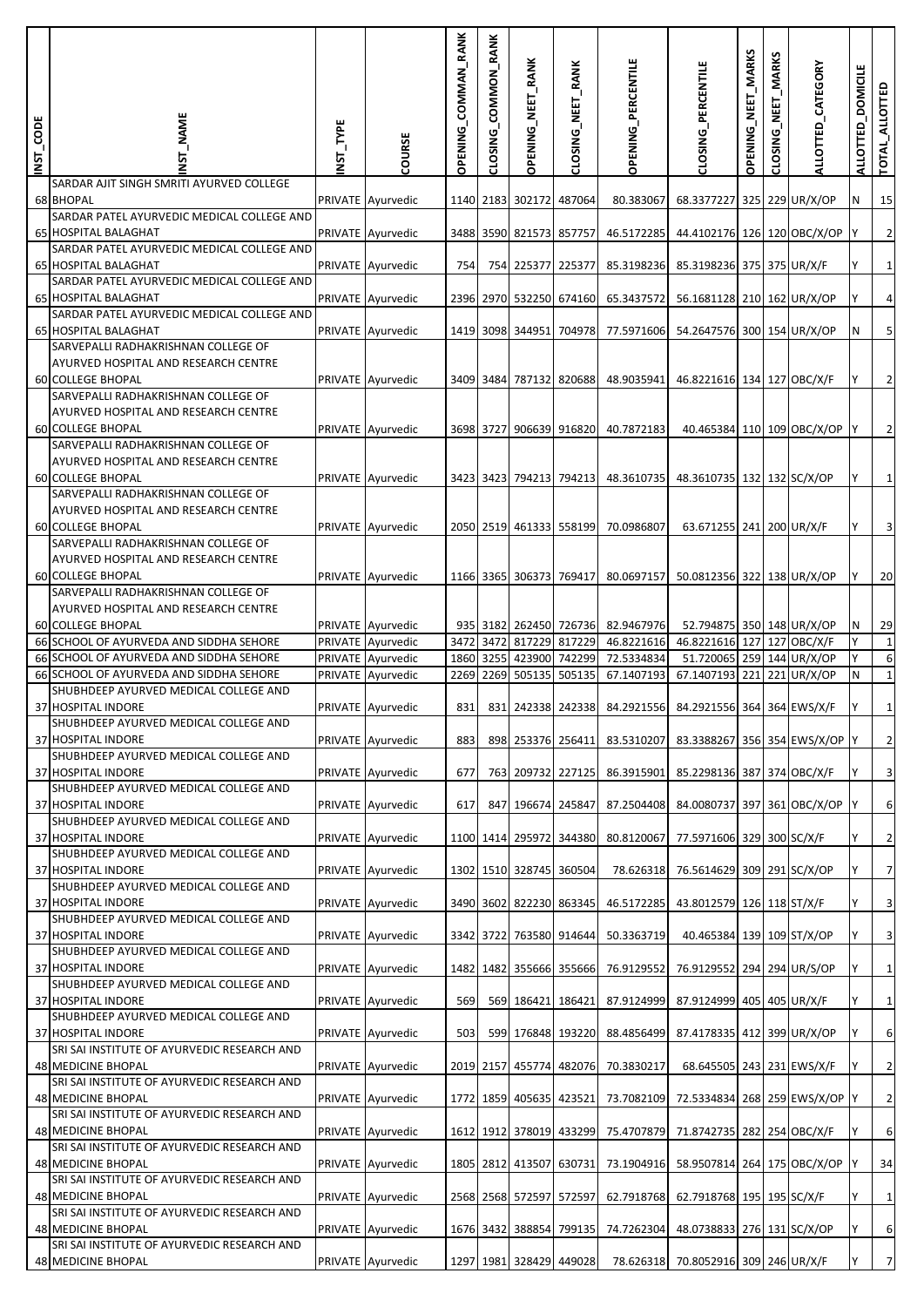| INST_CODE | <b>NST_NAME</b>                                                          | NST_TYPE | COURSE              | COMMAN_RANK<br><b>OPENING</b> | CLOSING_COMMON_RANK | OPENING_NEET_RANK       | CLOSING_NEET_RANK       | OPENING_PERCENTILE                 | CLOSING PERCENTILE                                           | OPENING_NEET_MARKS | <b>MARKS</b><br>MET<br>CLOSING | ALLOTTED_CATEGORY            | <b>DOMICILE</b><br><b>ALLOTTED</b> | TOTAL_ALLOTTED          |
|-----------|--------------------------------------------------------------------------|----------|---------------------|-------------------------------|---------------------|-------------------------|-------------------------|------------------------------------|--------------------------------------------------------------|--------------------|--------------------------------|------------------------------|------------------------------------|-------------------------|
|           | SRI SAI INSTITUTE OF AYURVEDIC RESEARCH AND<br><b>48 MEDICINE BHOPAL</b> |          | PRIVATE Ayurvedic   |                               |                     |                         | 802 1588 234202 374463  | 84.7648052                         | 75.7072746 369 284 UR/X/OP                                   |                    |                                |                              | Υ                                  | 11                      |
|           | VEENA VADINI AYURVED COLLEGE AND HOSPITAL<br>10 BHOPAL                   |          | PRIVATE Ayurvedic   |                               |                     |                         | 2821 3290 633016 750140 | 58.9507814                         | 51.2185993 175 142 EWS/X/F                                   |                    |                                |                              | Υ                                  | $\overline{2}$          |
|           | VEENA VADINI AYURVED COLLEGE AND HOSPITAL<br>10 BHOPAL                   |          | PRIVATE Ayurvedic   |                               |                     |                         |                         | 2647 2647 591340 591340 61.5360756 | 61.5360756 188 188 EWS/X/OP Y                                |                    |                                |                              |                                    | $\mathbf 1$             |
|           | VEENA VADINI AYURVED COLLEGE AND HOSPITAL                                |          |                     |                               |                     |                         |                         |                                    |                                                              |                    |                                |                              |                                    |                         |
|           | 10 BHOPAL<br>VEENA VADINI AYURVED COLLEGE AND HOSPITAL                   |          | PRIVATE Ayurvedic   |                               |                     |                         | 2965 3531 673711 837433 | 56.1681128                         | 45.4984967 162 123 OBC/X/F                                   |                    |                                |                              | Y                                  | 5                       |
|           | 10 BHOPAL<br>VEENA VADINI AYURVED COLLEGE AND HOSPITAL                   |          | PRIVATE Ayurvedic   |                               |                     |                         | 2629 3740 586688 921298 | 61.8878916                         | 40.137139 190 108 OBC/X/OP                                   |                    |                                |                              |                                    | 11                      |
|           | 10 BHOPAL<br>VEENA VADINI AYURVED COLLEGE AND HOSPITAL                   |          | PRIVATE Ayurvedic   |                               | 3062 3062           |                         | 694860 694860           | 54.7870098                         | 54.7870098 156 156 SC/X/F                                    |                    |                                |                              | Υ                                  | $\mathbf{1}$            |
|           | 10 BHOPAL<br>VEENA VADINI AYURVED COLLEGE AND HOSPITAL                   |          | PRIVATE Ayurvedic   |                               |                     |                         | 3017 3307 683221 754557 | 55.6617256                         | 50.9553039 160 141 SC/X/OP                                   |                    |                                |                              |                                    | $\overline{2}$          |
|           | 10 BHOPAL<br>VEENA VADINI AYURVED COLLEGE AND HOSPITAL                   |          | PRIVATE Ayurvedic   |                               |                     |                         | 3499 3532 824442 837784 | 46.5172285                         | 45.4984967 126 123 ST/X/OP                                   |                    |                                |                              | Y                                  | $\overline{2}$          |
|           | 10 BHOPAL<br>VEENA VADINI AYURVED COLLEGE AND HOSPITAL                   |          | PRIVATE Ayurvedic   |                               |                     |                         | 1605 2093 377098 469115 | 75.4707879                         | 69.5379638 282 237 UR/X/F                                    |                    |                                |                              | Y                                  | 5                       |
|           | 10 BHOPAL                                                                |          | PRIVATE Ayurvedic   |                               |                     |                         | 431 2507 163820 555910  | 89.3596534                         | 63.8614416 423 201 UR/X/OP                                   |                    |                                |                              | Υ                                  | 31                      |
|           | VIJYASHREE AYURVEDIC MEDICAL COLLEGE AND<br>54 HOSPITAL JABALPUR         |          | PRIVATE Ayurvedic   |                               |                     |                         | 3461 3461 812839 812839 | 47.099509                          | 47.099509 128 128 OBC/X/F                                    |                    |                                |                              |                                    | $\mathbf 1$             |
|           | VIJYASHREE AYURVEDIC MEDICAL COLLEGE AND<br>54 HOSPITAL JABALPUR         |          | PRIVATE Ayurvedic   |                               |                     | 3421 3725 793994 916422 |                         | 48.3610735                         |                                                              |                    |                                | 40.465384 132 109 OBC/X/OP Y |                                    | $\overline{2}$          |
|           | VIJYASHREE AYURVEDIC MEDICAL COLLEGE AND<br>54 HOSPITAL JABALPUR         |          | PRIVATE Ayurvedic   |                               |                     |                         | 3627 3627 873204 873204 | 43.1572008                         | 43.1572008 116 116 SC/X/F                                    |                    |                                |                              |                                    | $\mathbf{1}$            |
|           | VIJYASHREE AYURVEDIC MEDICAL COLLEGE AND<br>54 HOSPITAL JABALPUR         |          | PRIVATE Ayurvedic   |                               |                     | 3469 3469 815997 815997 |                         | 47.099509                          | 47.099509 128 128 SC/X/OP                                    |                    |                                |                              | Y                                  | $\mathbf{1}$            |
|           | VIJYASHREE AYURVEDIC MEDICAL COLLEGE AND<br>54 HOSPITAL JABALPUR         |          | PRIVATE Ayurvedic   |                               |                     |                         | 3465 3465 814469 814469 | 47.099509                          | 47.099509 128 128 ST/X/OP                                    |                    |                                |                              |                                    | $\mathbf 1$             |
|           | VIJYASHREE AYURVEDIC MEDICAL COLLEGE AND                                 |          |                     |                               |                     |                         |                         |                                    |                                                              |                    |                                |                              |                                    | $\mathbf{1}$            |
|           | 54 HOSPITAL JABALPUR<br>VIJYASHREE AYURVEDIC MEDICAL COLLEGE AND         |          | PRIVATE Ayurvedic   |                               |                     |                         | 1844 1844 420949 420949 | 72.6625409                         | 72.6625409 260 260 UR/X/F                                    |                    |                                |                              | Y                                  |                         |
|           | 54 HOSPITAL JABALPUR<br>VIJYASHREE AYURVEDIC MEDICAL COLLEGE AND         |          | PRIVATE Ayurvedic   |                               |                     |                         |                         |                                    | 751 3281 224473 748352 85.4172805 51.4710158 376 143 UR/X/OP |                    |                                |                              |                                    | 18                      |
|           | 54 HOSPITAL JABALPUR<br>ANUSHREE HOMOEOPATHIC MEDICAL COLLEGE            |          | PRIVATE Ayurvedic   |                               |                     | 1063 3044 289936 690348 |                         | 81.125099                          | 55.2285121 332 158 UR/X/OP                                   |                    |                                |                              | N                                  | $\overline{4}$          |
|           | 24 JABALPUR<br>ANUSHREE HOMOEOPATHIC MEDICAL COLLEGE                     |          | PRIVATE Homoeopathy |                               |                     |                         | 1455 3308 352938 754639 | 77.0266656                         | 50.9553039 295 141 UR/X/OP                                   |                    |                                |                              |                                    | 5                       |
|           | 24 JABALPUR<br>DISTRICT HOMEOPATHIC MEDICAL COLLEGE AND                  |          | PRIVATE Homoeopathy | 139                           |                     | 139 108874 108874       |                         | 92.9288409                         | 92.9288409 474 474 UR/X/OP                                   |                    |                                |                              | N                                  | $\mathbf{1}$            |
|           | 19 HOSPITAL RATLAM<br>DISTRICT HOMEOPATHIC MEDICAL COLLEGE AND           |          | PRIVATE Homoeopathy |                               |                     |                         | 3388 3388 779601 779601 | 49.1655297                         | 49.1655297 135 135 ST/X/F                                    |                    |                                |                              | Y                                  | $\mathbf{1}$            |
|           | 19 HOSPITAL RATLAM<br>DISTRICT HOMEOPATHIC MEDICAL COLLEGE AND           |          | PRIVATE Homoeopathy |                               |                     | 520 3061 179080 694702  |                         | 88.3241499                         | 55.0086028 410 157 UR/X/OP                                   |                    |                                |                              | Υ                                  | $\sqrt{4}$              |
|           | 19 HOSPITAL RATLAM                                                       |          | PRIVATE Homoeopathy |                               |                     |                         | 2845 2991 639480 677918 | 58.5600473                         | 55.9469731 173 161 UR/X/OP                                   |                    |                                |                              | N                                  | $\overline{2}$          |
|           | HAHNEMANN HOMOEOPATHIC MEDICAL COLLEGE<br>14 AND HOSPITAL BHOPAL         |          | PRIVATE Homoeopathy |                               |                     | 3471 3723 816784 914996 |                         | 47.099509                          | 40.465384 128 109 OBC/X/F                                    |                    |                                |                              | Υ                                  | $\overline{2}$          |
|           | HAHNEMANN HOMOEOPATHIC MEDICAL COLLEGE<br>14 AND HOSPITAL BHOPAL         |          | PRIVATE Homoeopathy |                               |                     |                         |                         | 3575 3707 854391 911423 44.4102176 | 40.7872183 120 110 OBC/X/OP                                  |                    |                                |                              |                                    | $\overline{2}$          |
|           | HAHNEMANN HOMOEOPATHIC MEDICAL COLLEGE<br>14 AND HOSPITAL BHOPAL         |          | PRIVATE Homoeopathy |                               |                     |                         | 1926 2649 437663 591450 | 71.6140216                         | 61.5360756 252 188 UR/X/F                                    |                    |                                |                              | Υ                                  | $\overline{\mathbf{3}}$ |
|           | HAHNEMANN HOMOEOPATHIC MEDICAL COLLEGE<br>14 AND HOSPITAL BHOPAL         |          | PRIVATE Homoeopathy |                               |                     | 1111 3193 297053 729042 |                         | 80.7086571                         | 52.5525603 328 147 UR/X/OP                                   |                    |                                |                              |                                    | 14                      |
|           | HAHNEMANN HOMOEOPATHIC MEDICAL COLLEGE<br>14 AND HOSPITAL BHOPAL         |          | PRIVATE Homoeopathy |                               |                     | 3210 3210 732886 732886 |                         | 52.290042                          | 52.290042 146 146 UR/X/OP                                    |                    |                                |                              | N                                  | $\mathbf 1$             |
|           | IGM HOMOEOPATHIC MEDICAL COLLEGE HOSPITAL                                |          |                     |                               |                     |                         |                         |                                    |                                                              |                    |                                |                              |                                    | $\mathbf 1$             |
|           | 22 AND RESEARCH CENTRE DHAR<br>IGM HOMOEOPATHIC MEDICAL COLLEGE HOSPITAL |          | PRIVATE Homoeopathy |                               |                     | 3570 3570 853081 853081 |                         | 44.4102176                         | 44.4102176 120 120 OBC/X/OP                                  |                    |                                |                              |                                    |                         |
|           | 22 AND RESEARCH CENTRE DHAR<br>IGM HOMOEOPATHIC MEDICAL COLLEGE HOSPITAL |          | PRIVATE Homoeopathy |                               |                     |                         | 3708 3708 911448 911448 | 40.7872183                         | 40.7872183 110 110 ST/X/OP                                   |                    |                                |                              | Υ                                  | $\,1\,$                 |
|           | 22 AND RESEARCH CENTRE DHAR<br>K. S. HOMOEOPATHIC MEDICAL COLLEGE AND    |          | PRIVATE Homoeopathy |                               |                     |                         | 2179 2357 486787 523584 | 68.3377227                         | 66.0116443 229 214 UR/X/OP                                   |                    |                                |                              |                                    | $\overline{2}$          |
|           | 41 HOSPITAL GWALIOR<br>MAHATMA GANDHI HOMOEOPATHIC MEDICAL               |          | PRIVATE Homoeopathy |                               |                     |                         | 1944 1944 440940 440940 | 71.3369981                         | 71.3369981 250 250 UR/X/OP                                   |                    |                                |                              |                                    | $\,1\,$                 |
|           | 26 COLLEGE AND HOSPITAL JABALPUR                                         |          | PRIVATE Homoeopathy |                               |                     |                         |                         | 3555 3555 846866 846866 44.8883067 | 44.8883067 121 121 OBC/X/OP                                  |                    |                                |                              |                                    | $\mathbf 1$             |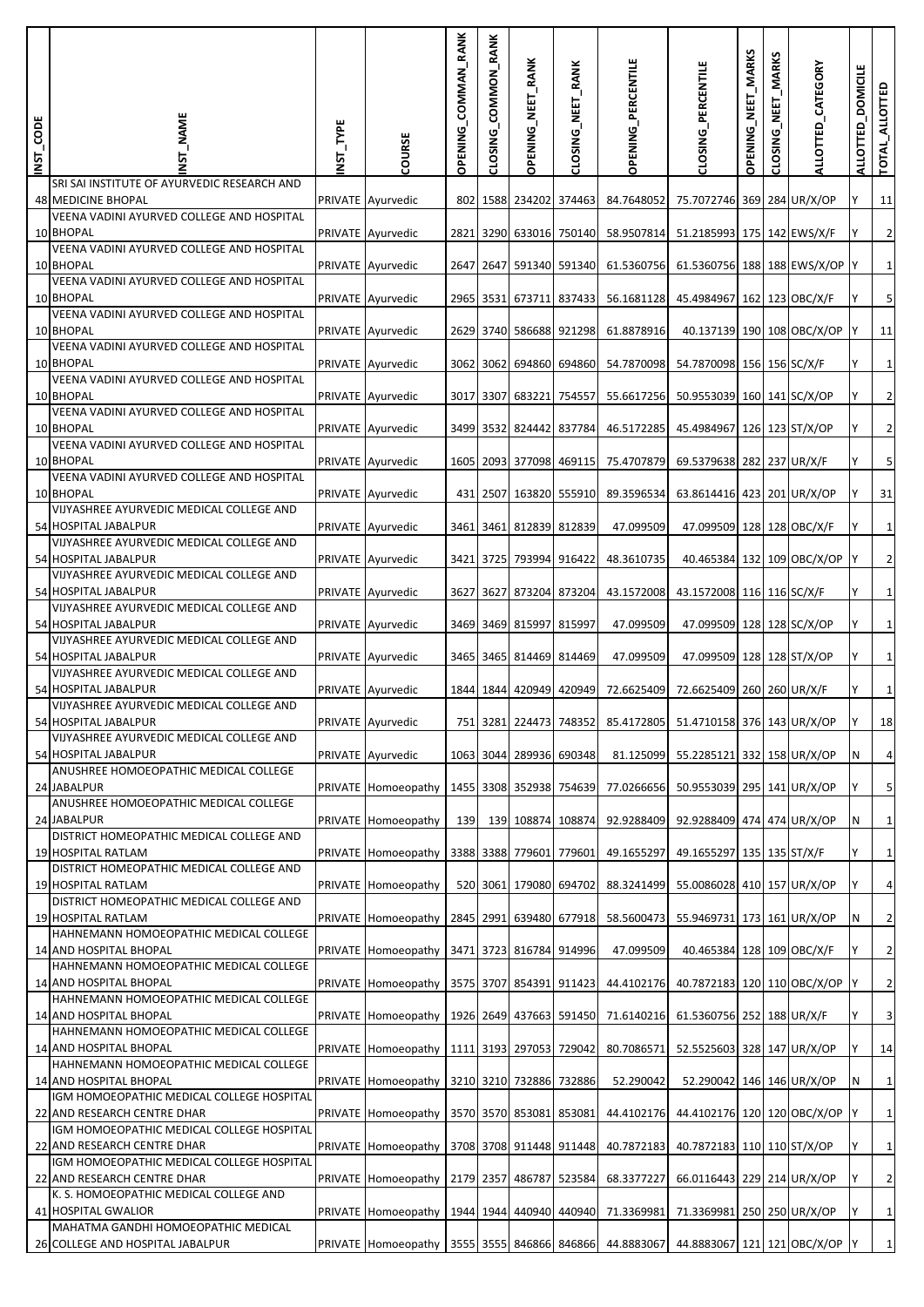| INST_CODE | MAME                                                                        | INST_TYPE | COURSE                                                                            | COMMAN_RANK<br><b>OPENING</b> | CLOSING_COMMON_RANK | <b>OPENING_NEET_RANK</b> | CLOSING_NEET_RANK       | <b>OPENING_PERCENTILE</b>                                    | CLOSING_PERCENTILE          | OPENING_NEET_MARKS | <b>MARKS</b><br>NEET<br>CLOSING | ALLOTTED_CATEGORY | <b>DOMICILE</b><br><b>ALLOTTED</b> | TOTAL_ALLOTTED   |
|-----------|-----------------------------------------------------------------------------|-----------|-----------------------------------------------------------------------------------|-------------------------------|---------------------|--------------------------|-------------------------|--------------------------------------------------------------|-----------------------------|--------------------|---------------------------------|-------------------|------------------------------------|------------------|
|           | MAHATMA GANDHI HOMOEOPATHIC MEDICAL<br>26 COLLEGE AND HOSPITAL JABALPUR     |           | <b>PRIVATE</b> Homoeopathy                                                        |                               |                     |                          | 3503 3503 825865 825865 | 46.5172285                                                   | 46.5172285 126 126 SC/X/OP  |                    |                                 |                   |                                    | $\vert$ 1        |
|           | MAHATMA GANDHI HOMOEOPATHIC MEDICAL<br>26 COLLEGE AND HOSPITAL JABALPUR     |           | PRIVATE Homoeopathy                                                               |                               |                     | 3468 3468 815324 815324  |                         | 47.099509                                                    | 47.099509 128 128 ST/X/F    |                    |                                 |                   |                                    | $1\overline{)}$  |
|           | MAHATMA GANDHI HOMOEOPATHIC MEDICAL<br>26 COLLEGE AND HOSPITAL JABALPUR     |           | PRIVATE Homoeopathy                                                               |                               |                     | 543 2230 182582 495154   |                         | 88.16265                                                     | 67.8922056 408 226 UR/X/OP  |                    |                                 |                   |                                    | $\overline{5}$   |
|           | NARAYAN SHRI HOMOEOPATHIC MEDICAL<br>16 COLLEGE AND HOSPITAL BHOPAL         |           | PRIVATE Homoeopathy                                                               |                               |                     | 3397 3676 784244 899271  |                         | 49.1655297                                                   | 41.6739786 135 112 OBC/X/F  |                    |                                 |                   |                                    | $\overline{4}$   |
|           | NARAYAN SHRI HOMOEOPATHIC MEDICAL<br>16 COLLEGE AND HOSPITAL BHOPAL         |           | PRIVATE Homoeopathy                                                               |                               |                     | 3505 3743 826231 922471  |                         | 46.0751434                                                   | 40.137139 125 108 OBC/X/OP  |                    |                                 |                   |                                    | $\bf 8$          |
|           | NARAYAN SHRI HOMOEOPATHIC MEDICAL<br>16 COLLEGE AND HOSPITAL BHOPAL         |           | PRIVATE Homoeopathy                                                               |                               |                     | 1579 1603 373655 376851  |                         | 75.7072746                                                   | 75.5873476 284 283 UR/X/F   |                    |                                 |                   |                                    | $\overline{2}$   |
|           | NARAYAN SHRI HOMOEOPATHIC MEDICAL<br>16 COLLEGE AND HOSPITAL BHOPAL         |           |                                                                                   |                               |                     |                          |                         |                                                              |                             |                    |                                 |                   |                                    |                  |
|           | NARAYAN SHRI HOMOEOPATHIC MEDICAL                                           |           | PRIVATE Homoeopathy                                                               |                               |                     |                          | 765 3264 227189 744546  | 85.2298136                                                   | 51.720065 374 144 UR/X/OP   |                    |                                 |                   |                                    | 16               |
|           | 16 COLLEGE AND HOSPITAL BHOPAL<br>R. N. KAPOOR MEMORIAL HOMEOPATHIC         |           | PRIVATE Homoeopathy                                                               |                               |                     |                          | 2043 2862 459770 645358 | 70.0986807                                                   | 58.1580459 241 171 UR/X/OP  |                    |                                 |                   | N                                  | $\sqrt{4}$       |
|           | 56 HOSPITAL AND MEDICAL COLLEGE INDORE<br>R. N. KAPOOR MEMORIAL HOMEOPATHIC |           | PRIVATE Homoeopathy                                                               |                               |                     |                          | 3383 3637 776243 878233 | 49.5499177                                                   | 42.6355962 136 115 OBC/X/F  |                    |                                 |                   |                                    | $\bf 8$          |
|           | 56 HOSPITAL AND MEDICAL COLLEGE INDORE<br>R. N. KAPOOR MEMORIAL HOMEOPATHIC |           | PRIVATE Homoeopathy                                                               |                               |                     | 3386 3683 777841 902966  |                         | 49.5499177                                                   | 41.3309046 136 111 OBC/X/OP |                    |                                 |                   |                                    | 11               |
|           | 56 HOSPITAL AND MEDICAL COLLEGE INDORE                                      |           | PRIVATE Homoeopathy                                                               |                               |                     | 3415 3415 789960 789960  |                         | 48.637838                                                    | 48.637838 133 133 SC/X/F    |                    |                                 |                   |                                    | $1\overline{)}$  |
|           | R. N. KAPOOR MEMORIAL HOMEOPATHIC<br>56 HOSPITAL AND MEDICAL COLLEGE INDORE |           | PRIVATE Homoeopathy                                                               |                               |                     | 2115 3362 475393 768820  |                         | 69.0814383                                                   | 50.0812356 234 138 UR/X/F   |                    |                                 |                   |                                    | $6 \overline{6}$ |
|           | R. N. KAPOOR MEMORIAL HOMEOPATHIC<br>56 HOSPITAL AND MEDICAL COLLEGE INDORE |           | PRIVATE Homoeopathy                                                               |                               |                     |                          | 1678 3313 389010 757011 | 74.7262304                                                   | 50.9553039 276 141 UR/X/OP  |                    |                                 |                   |                                    | $\bf 8$          |
|           | R. N. KAPOOR MEMORIAL HOMEOPATHIC<br>56 HOSPITAL AND MEDICAL COLLEGE INDORE |           | PRIVATE Homoeopathy                                                               |                               |                     |                          | 2349 2349 522584 522584 | 66.0116443                                                   | 66.0116443 214 214 UR/X/OP  |                    |                                 |                   | N                                  | $1\vert$         |
|           | RAM KRISHNA COLLEGE OF HOMOEOPATHY AND<br>43 MEDICAL SCIENCES BHOPAL        |           |                                                                                   |                               |                     |                          | 3597 3597 859151 859151 | 44.1072919                                                   | 44.1072919 119 119 OBC/X/F  |                    |                                 |                   |                                    | $1\overline{)}$  |
|           | RAM KRISHNA COLLEGE OF HOMOEOPATHY AND<br>43 MEDICAL SCIENCES BHOPAL        |           | PRIVATE Homoeopathy                                                               |                               |                     |                          |                         |                                                              |                             |                    |                                 |                   |                                    | $1\overline{)}$  |
|           | RAM KRISHNA COLLEGE OF HOMOEOPATHY AND<br>43 MEDICAL SCIENCES BHOPAL        |           | PRIVATE Homoeopathy                                                               |                               |                     |                          | 3582 3582 855740 855740 | 44.4102176                                                   | 44.4102176 120 120 OBC/X/OP |                    |                                 |                   |                                    |                  |
|           | RAM KRISHNA COLLEGE OF HOMOEOPATHY AND                                      |           | PRIVATE Homoeopathy                                                               | 221                           |                     |                          |                         | 221 125725 125725 91.8125228 91.8125228 457 457 UR/X/F       |                             |                    |                                 |                   |                                    |                  |
|           | 43 MEDICAL SCIENCES BHOPAL<br>RAM KRISHNA COLLEGE OF HOMOEOPATHY AND        |           | PRIVATE Homoeopathy                                                               |                               |                     |                          |                         | 852 2985 246997 677166 83.9097103                            | 55.9469731 360 161 UR/X/OP  |                    |                                 |                   |                                    | $\overline{2}$   |
|           | 43 MEDICAL SCIENCES BHOPAL<br>RANI DULLAIYA SMRITI HOMOEOPATHY MEDICAL      |           | PRIVATE Homoeopathy                                                               |                               |                     |                          |                         | 1648 2808 385108 630278 74.9775461                           | 58.9507814 278 175 UR/X/OP  |                    |                                 |                   | N                                  | $\overline{4}$   |
|           | 52 COLLEGE AND HOSPITAL BHOPAL                                              |           | PRIVATE Homoeopathy                                                               |                               |                     |                          | 3653 3653 886353 886353 | 42.3204964                                                   | 42.3204964 114 114 OBC/X/OP |                    |                                 |                   |                                    | $1\overline{)}$  |
|           | RANI DULLAIYA SMRITI HOMOEOPATHY MEDICAL<br>52 COLLEGE AND HOSPITAL BHOPAL  |           | PRIVATE Homoeopathy                                                               |                               |                     |                          |                         | 1369 2826 338880 634326 77.9490414 58.7528889 303 174 UR/X/F |                             |                    |                                 |                   |                                    | $\overline{2}$   |
|           | RANI DULLAIYA SMRITI HOMOEOPATHY MEDICAL<br>52 COLLEGE AND HOSPITAL BHOPAL  |           | PRIVATE Homoeopathy                                                               |                               |                     |                          | 527 3352 179670 767060  | 88.3241499                                                   | 50.0812356 410 138 UR/X/OP  |                    |                                 |                   |                                    | $\boldsymbol{8}$ |
|           | RANI DULLAIYA SMRITI HOMOEOPATHY MEDICAL<br>52 COLLEGE AND HOSPITAL BHOPAL  |           | PRIVATE Homoeopathy                                                               |                               |                     |                          | 849 2805 246235 629044  | 84.0080737                                                   | 59.1953625 361 176 UR/X/OP  |                    |                                 |                   | N                                  | $\overline{3}$   |
|           | RKDF HOMOEOPATHIC MEDICAL COLLEGE<br>21 HOSPITAL AND RESEARCH CENTER BHOPAL |           |                                                                                   |                               |                     |                          | 3704 3704 909444 909444 |                                                              | 40.7872183 110 110 OBC/X/F  |                    |                                 |                   |                                    | $1\overline{)}$  |
|           | RKDF HOMOEOPATHIC MEDICAL COLLEGE                                           |           | PRIVATE Homoeopathy                                                               |                               |                     |                          |                         | 40.7872183                                                   |                             |                    |                                 |                   |                                    |                  |
|           | 21 HOSPITAL AND RESEARCH CENTER BHOPAL<br>RKDF HOMOEOPATHIC MEDICAL COLLEGE |           | PRIVATE Homoeopathy                                                               |                               |                     |                          |                         | 3424 3424 795210 795210 48.3610735                           | 48.3610735 132 132 OBC/X/OP |                    |                                 |                   |                                    | $1\overline{)}$  |
|           | 21 HOSPITAL AND RESEARCH CENTER BHOPAL<br>RKDF HOMOEOPATHIC MEDICAL COLLEGE |           | PRIVATE Homoeopathy                                                               |                               |                     | 3648 3697 884837 906281  |                         | 42.6355962                                                   | 40.7872183 115 110 SC/X/OP  |                    |                                 |                   |                                    | $\overline{2}$   |
|           | 21 HOSPITAL AND RESEARCH CENTER BHOPAL                                      |           | PRIVATE Homoeopathy                                                               |                               |                     |                          | 1896 3059 430208 694269 | 72.0026187                                                   | 55.0086028 255 157 UR/X/F   |                    |                                 |                   |                                    | $\overline{2}$   |
|           | RKDF HOMOEOPATHIC MEDICAL COLLEGE<br>21 HOSPITAL AND RESEARCH CENTER BHOPAL |           | PRIVATE Homoeopathy                                                               |                               |                     | 2035 3335 458131 762458  |                         | 70.2427615                                                   | 50.5918319 242 140 UR/X/OP  |                    |                                 |                   | Υ                                  | $\overline{3}$   |
|           | RKDF HOMOEOPATHIC MEDICAL COLLEGE<br>21 HOSPITAL AND RESEARCH CENTER BHOPAL |           | PRIVATE Homoeopathy                                                               |                               |                     |                          | 1384 3198 341143 730596 | 77.8335178                                                   | 52.5525603 302 147 UR/X/OP  |                    |                                 |                   | N                                  | $\overline{4}$   |
|           | S.M. DEO HOMOEOPATHIC MEDICAL COLLEGE AND<br>27 HOSPITAL BALAGHAT           |           | PRIVATE Homoeopathy                                                               |                               |                     | 3659 3659 894341 894341  |                         | 42.0050082                                                   | 42.0050082 113 113 SC/X/F   |                    |                                 |                   |                                    | $1\vert$         |
|           | SCHOOL OF HOMOEOPATHY SRI SATYA SAI<br>UNIVERSITY OF TECHNOLOGY AND MEDICAL |           |                                                                                   |                               |                     |                          |                         |                                                              |                             |                    |                                 |                   |                                    |                  |
|           | 44 SCIENCES SEHORE<br>SCHOOL OF HOMOEOPATHY SRI SATYA SAI                   |           | PRIVATE Homoeopathy                                                               |                               |                     |                          | 3716 3716 913606 913606 | 40.7872183                                                   | 40.7872183 110 110 OBC/X/OP |                    |                                 |                   |                                    | $1\overline{)}$  |
|           | UNIVERSITY OF TECHNOLOGY AND MEDICAL                                        |           |                                                                                   |                               |                     |                          |                         |                                                              |                             |                    |                                 |                   |                                    |                  |
|           | 44 SCIENCES SEHORE                                                          |           | PRIVATE Homoeopathy 2495 2495 553018 553018 64.0309065 64.0309065 202 202 UR/X/OP |                               |                     |                          |                         |                                                              |                             |                    |                                 |                   |                                    | $1\overline{)}$  |